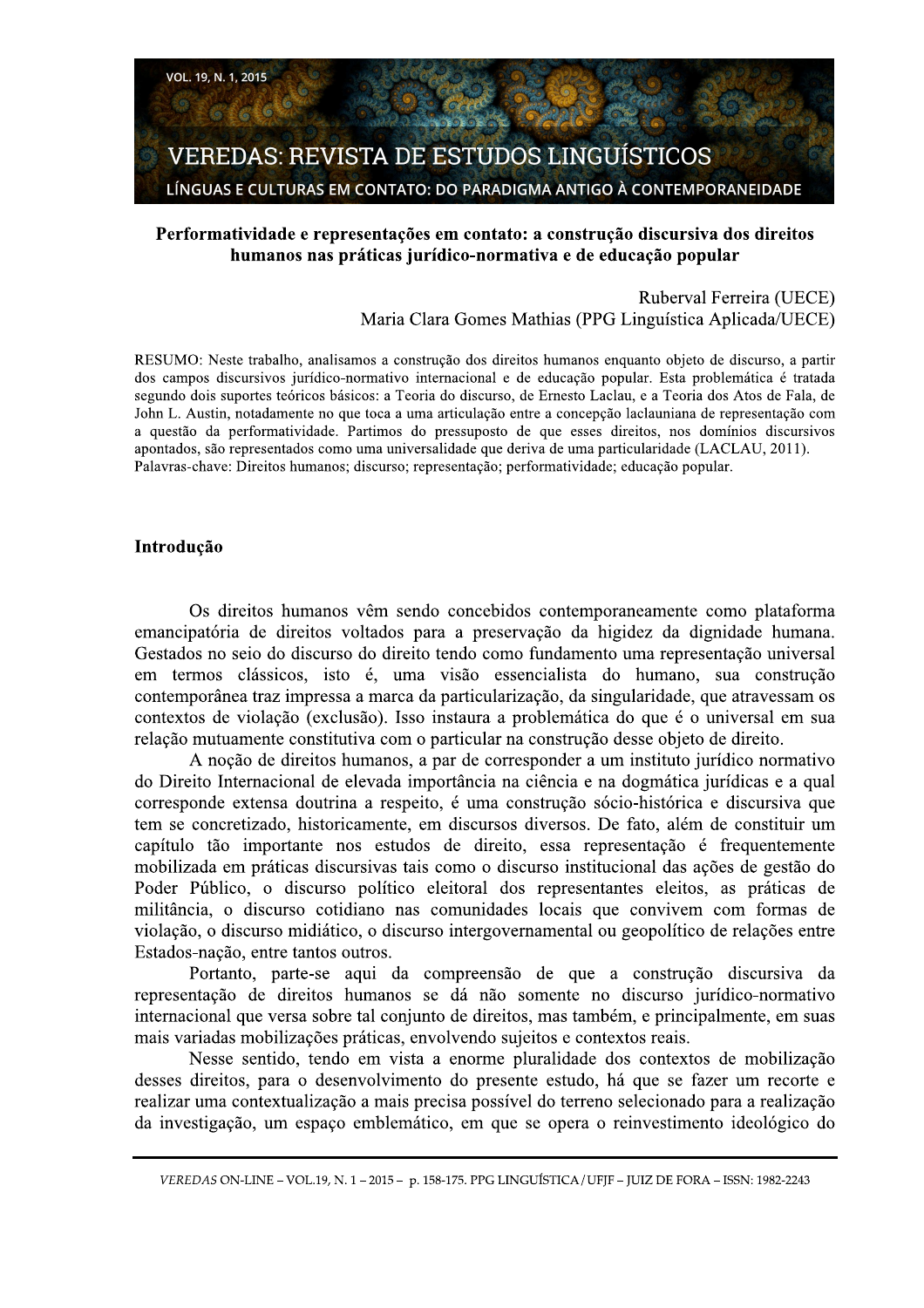conceito de direitos humanos, que dá origem a uma nova forma de representação, a uma nova forma de universalidade que deriva, por sua vez, de certas particularidades e que não se dá a partir da eleição de uma essencialidade, mas pelo reconhecimento de uma pluralidade de demandas subjetivas.

Nessa perspectiva, partiremos, nesta pesquisa, de uma imersão em práticas concretas de militância em prol dos direitos humanos, consubstanciadas na forma de iniciativas de educação popular em direitos humanos. Nós acompanhamos um projeto real de criação e desenvolvimento de uma "Escola Popular de Educação em Direitos Humanos" (I Curso de Formação Defensores Populares de Direitos Humanos), no bairro Bom Jardim, em Fortaleza – CE. A iniciativa, protagonizada pela Organização Não Governamental "Centro de Defesa da Vida Herbert de Souza" (doravante CDVHS), é parte da atuação do Movimento Nacional dos Direitos Humanos no Estado do Ceará e teve como parceiro o Centro Universitário Unichristus.

No presente artigo, são analisados pequenos fragmentos de textos normativos e trechos de materiais didáticos produzidos pela Escola Popular, como usos de linguagem emblemáticos do campo jurídico-normativo internacional e do campo discursivo da Educação Popular em Direitos Humanos. O objetivo deste estudo consiste em investigar: de quais particularidades deriva o sentido de universalidade dos direitos humanos em cada um dos campos discursivos de análise; que estratégias discursivas ou articulatórias diferentes são mobilizadas, em cada campo, para a proposição da representação dos direitos humanos enquanto universalidade; como se dá a derivação do particular no universal na construção discursiva dos direitos humanos.

Esta problemática, simultaneamente linguística, jurídica e sociológica, é tratada segundo dois suportes teóricos básicos: a Teoria do discurso, de Ernesto Laclau, e a Teoria dos Atos de Fala, de John L. Austin, notadamente no que toca a uma articulação entre a concepção laclauniana de representação com a questão da performatividade. O estudo, de natureza documental, desenvolve-se, ainda, a partir do horizonte metodológico da pesquisa etnográfica e a partir de um diálogo interdisciplinar com o campo do Direito Internacional dos direitos humanos.

O trabalho se inicia pela apresentação de um panorama geral acerca da problemática dos direitos humanos, desde seu nascedouro até a contemporaneidade, assim como da sua (re)construção em curso no contexto da educação particular. Em seguida, realizamos uma breve revisão das teorias que embasam o presente estudo. Enfim, passamos ao estudo de dados concretos da pesquisa, gerados do confronto entre a análise documental e as impressões de campo.

## 1. Visão contemporânea de direitos humanos: da origem histórica aos desafios do presente

Os direitos humanos surgem no cenário da justiça internacional no contexto histórico do pós-guerra como resposta do mundo ocidental aos horrores dos totalitarismos testemunhados durante o período de guerra. Os crimes de Estado, as ações bárbaras e gravíssimas violações à dignidade humana contemplados pelo mundo nesse período foram cometidos sob o primado da lei e segundo os auspícios do Estado de direito. Diante desse quadro, a salvaguarda de um rol de direitos básicos (de valor jurídico inestimável), voltados para a proteção do princípio fundamental da dignidade humana, passa a ser uma demanda

VEREDAS ON-LINE - VOL.19, N. 1 - 2015 - p. 158-175. PPG LINGUÍSTICA / UFJF - JUIZ DE FORA - ISSN: 1982-2243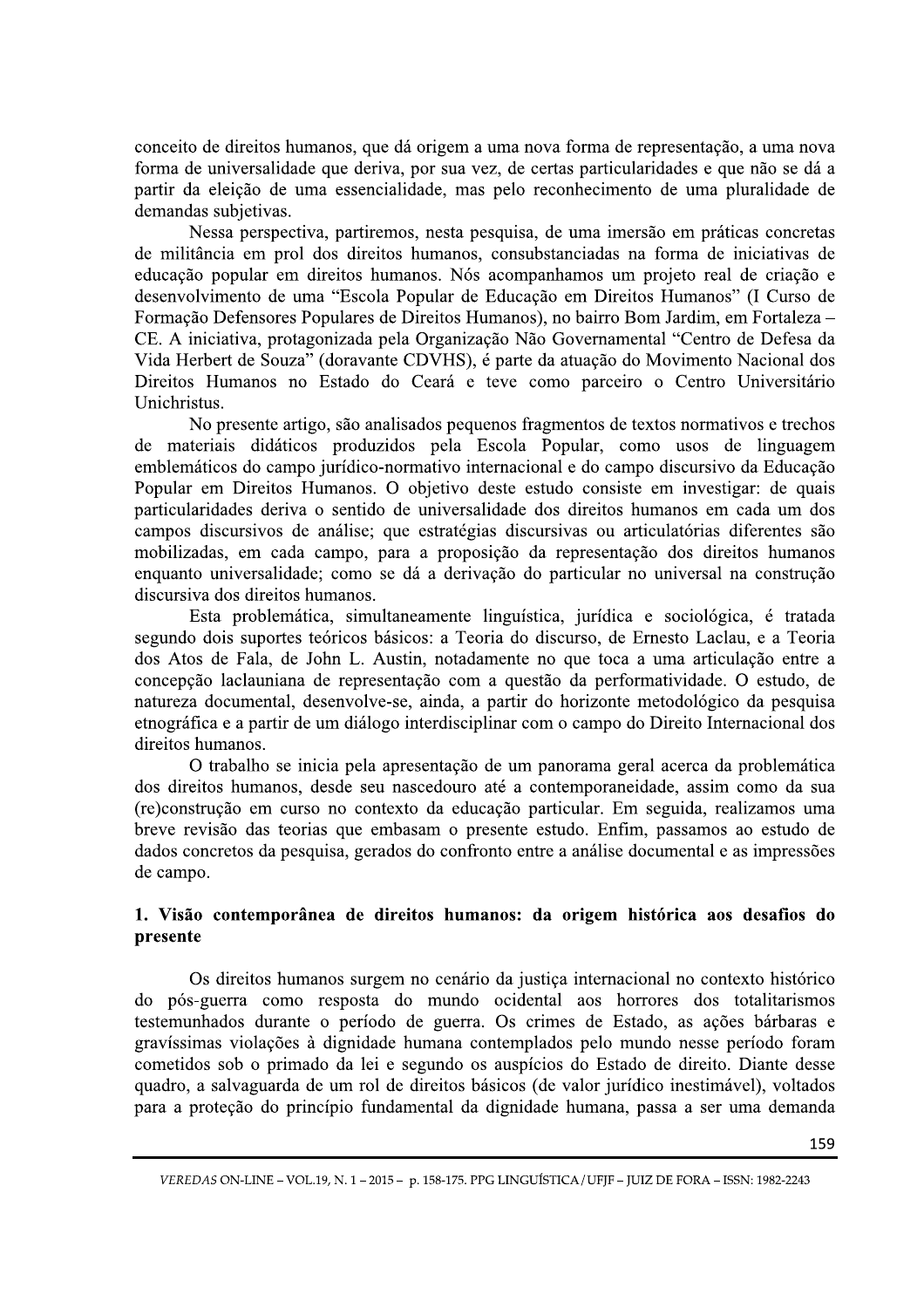profundamente advertida entre as nações aliadas, alcançando prestígio notável no Ocidente. Emergem, então, os direitos humanos como uma ordem de princípios e regras voltados para o resguardo da higidez da dignidade humana para além da vontade autônoma dos Estadosnações, com força superior à soberania dos Estados.

A Declaração Universal dos Direitos Humanos, adotada e proclamada pela Resolução n. 217 A (III) da Assembleia Geral das Nações Unidas, em 10 de dezembro de 1948, consagrou esse anseio e originou o marco inicial do desenvolvimento do Direito Internacional dos direitos humanos. Esse instrumento normativo, que consagra a revisão da noção tradicional de soberania absoluta dos Estados e a sedimentação da ideia de que o indivíduo é sujeito de direitos protegidos na esfera internacional, fornece lastro axiológico e unidade valorativa para os demais dispositivos que se sobrevieram em meio ao processo de justicialização dos direitos humanos na ordem internacional (PIOVESAN, 2011, p. 40).

Os horrores do totalitarismo foram cometidos em nome da lei, dentro dos limites da legalidade. O mundo confrontou-se com a realidade de que o juspositivismo puro, a lei esvaziada de lastros valorativos, não oferecia condições à afirmação humana. Apresentava-se, desta feita, a demanda premente por um sistema de normas de teor marcadamente axiológico que se sobrelevasse à vontade dos Estados, tendo em vista valores humanos essenciais. Deuse, assim, uma falência da perspectiva meramente formal como fundamento para a construção dos ordenamentos jurídicos e o consequente retorno a Kant e suas noções de moralidade, dignidade, Direito cosmopolita e paz perpétua (Ibidem, 2011, p. 38).

Um dos aspectos fundamentais apresentados nesta seção do trabalho diz respeito a demonstrar a filosofia de viés racionalista e marcadamente essencialista que está na base do nascedouro desse grupo de direitos. A teoria moral kantiana exerceu forte influência sobre a fundamentação da doutrina jurídica acerca dos direitos humanos, concebidos, em princípio, como valores essenciais (e por isso universais) ao homem. Nas próximas seções, um dos problemas fundamentais que os materiais de análise irão demonstrar diz respeito ao fato de como esse grupo de valores, assim gestado, servirá de bandeira política para a luta em favor justamente da diferença, dos setores socialmente excluídos, daqueles que militam contra quaisquer visões essencialistas do homem capazes de patrocinar gestos de dominação, exclusão.

Pode-se afirmar que a Declaração de 1948 introduz a concepção contemporânea de direitos humanos, trazendo como sua marca mais expressiva a universalidade e indivisibilidade desses direitos. A condição de pessoa humana apresenta-se como requisito único e substancial para a titularidade de tais direitos, que, por esta feita, abrangem extensão universal. Além disso, a par de ser possível traçar uma diferenciação, uma tipologia das espécies de valores a serem perseguidos – de ordem civil, política, social, econômica, ambiental, cultural, entre outros - a afirmação de uns depende diretamente dos demais, de forma a constituírem muito mais um arcabouço valorativo indivisível do que um rol de garantias discrimináveis.

Esses princípios traduziram-se histórica e juridicamente em um processo de universalização da ordem positiva de direitos gerada em função da afirmação desses valores, conduzindo a emergência de uma forte onda que se espraia desde o mundo ocidental, notadamente do contexto dos países mais ricos, até atingir as vozes do sul do Ocidente e o contínuo embate com as culturas orientais. O interesse fundamental de atingir alcance global levou à formação de um sistema internacional de proteção aos direitos humanos, integrado por tratados internacionais, que invocam a edificação de um consenso internacional em torno

VEREDAS ON-LINE - VOL.19, N. 1 - 2015 - p. 158-175. PPG LINGUÍSTICA / UFJF - JUIZ DE FORA - ISSN: 1982-2243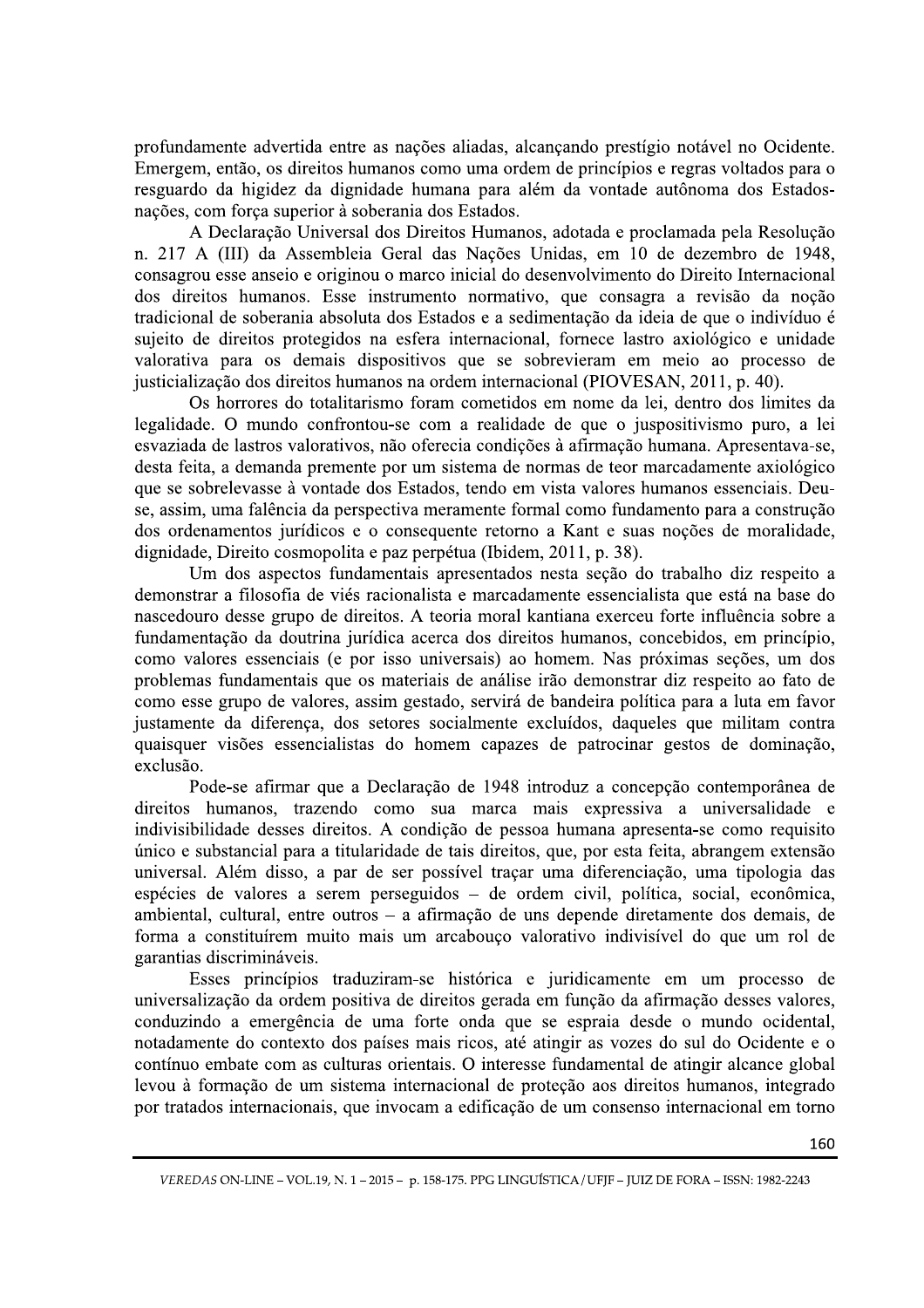de critérios de proteção mínimos, doutrinariamente categorizados pela expressão "mínimo" ético irredutível".

Nesse sentido tal sistema internacional é encabeçado pela própria Declaração Universal dos Direitos Humanos, de 1948, e integrado pelos tratados internacionais Pacto Internacional dos Direitos Civis e Políticos e Pacto Internacional dos Direitos Econômicos, Sociais e Culturais; assim como por convenções internacionais, tais como a Convenção contra a Tortura, Convenção sobre a Eliminação da Discriminação Racial, Convenção sobre a Eliminação da Discriminação contra a Mulher e a Convenção sobre os Direitos da Criança. Além disso, aliado ao sistema internacional, emergiram sistemas regionais de proteção – europeu, interamericano e africano - voltados para demandas particularizantes e mais adequadas a padrões de violações em regiões específicas do globo, dotados de seus próprios instrumentos e meios de proteção.

Assim configurada a acepção contemporânea de direitos humanos, é preciso destacar que a própria doutrina jurídica admite e reflete sobre alguns desafios notáveis na busca pela implementação de tais direitos. São questões da ordem do confronto entre: laicidade estatal e fundamentalismos religiosos; entre direito ao desenvolvimento e assimetrias globais; entre preservação dos direitos econômicos, sociais, culturais e ambientais em face dos dilemas da globalização econômica; entre respeito à diversidade e intolerância; entre universalismo e relativismo cultural (PIOVESAN, 2011).

Nesse ponto, alcança-se um aspecto fundamental da questão dos direitos humanos no mundo contemporâneo: a centralidade do dilema entre universal e particular, entre cosmopolitanismo e particularismos. Como se tem verificado uma tendência de concentração das formas de violação em contextos bem singulares, que trazem a marca da exclusão e coincidem com o grito a favor da diversidade, surge a necessidade de se afirmar, em meio à universalidade da filosofia dos direitos humanitários, a diferenciação como traço fundamental do desenvolvimento das culturas. Dessa forma, cada cultura possui seu próprio discurso acerca de bens jurídicos fundamentais, relacionados às especificidades das contingências históricas e sociais de cada comunidade. Não deverá haver uma moral universal, a hegemonização de um discurso único apenas poderá favorecer à formação de renovados meios de exclusão e dominação, favorecendo a demarcação de fronteiras e a legitimação da desigualdade. Nem mesmo as culturas de povos em particular poderão ser consideradas homogêneas nem compondo uma unidade coerente, mas, ao contrário, são complexas, variáveis, múltiplas.

Para Boaventura de Souza Santos (2009), um caminho possível para o trato da problemática dos direitos humanos passa pela via do multiculturalismo. Esta noção é tomada como condição prévia para o advento de relações mais equilibradas e mutualmente potenciadoras entre competência global e legitimidade local (SANTOS, 2009, p. 112). Assim, pela adoção de uma consciência mais viva da incompletude cultural de cada povo, abrir-se-ia a via possível para o diálogo, gerando um caminho para que essa ordem de direitos pudesse ser reconceitualizada como direitos multiculturais.

Em face de tantas evoluções vislumbradas no campo jurídico, a preservação e o respeito aos direitos humanos é uma realidade muito distante nos contextos práticos. Violações, ameaças a direitos, formas de violência, exclusão e marginalização sociais e econômicas atingem a predominância dessa ordem de direitos todos os dias em várias localidades do planeta.

VEREDAS ON-LINE - VOL.19, N. 1 - 2015 - p. 158-175. PPG LINGUÍSTICA / UFJF - JUIZ DE FORA - ISSN: 1982-2243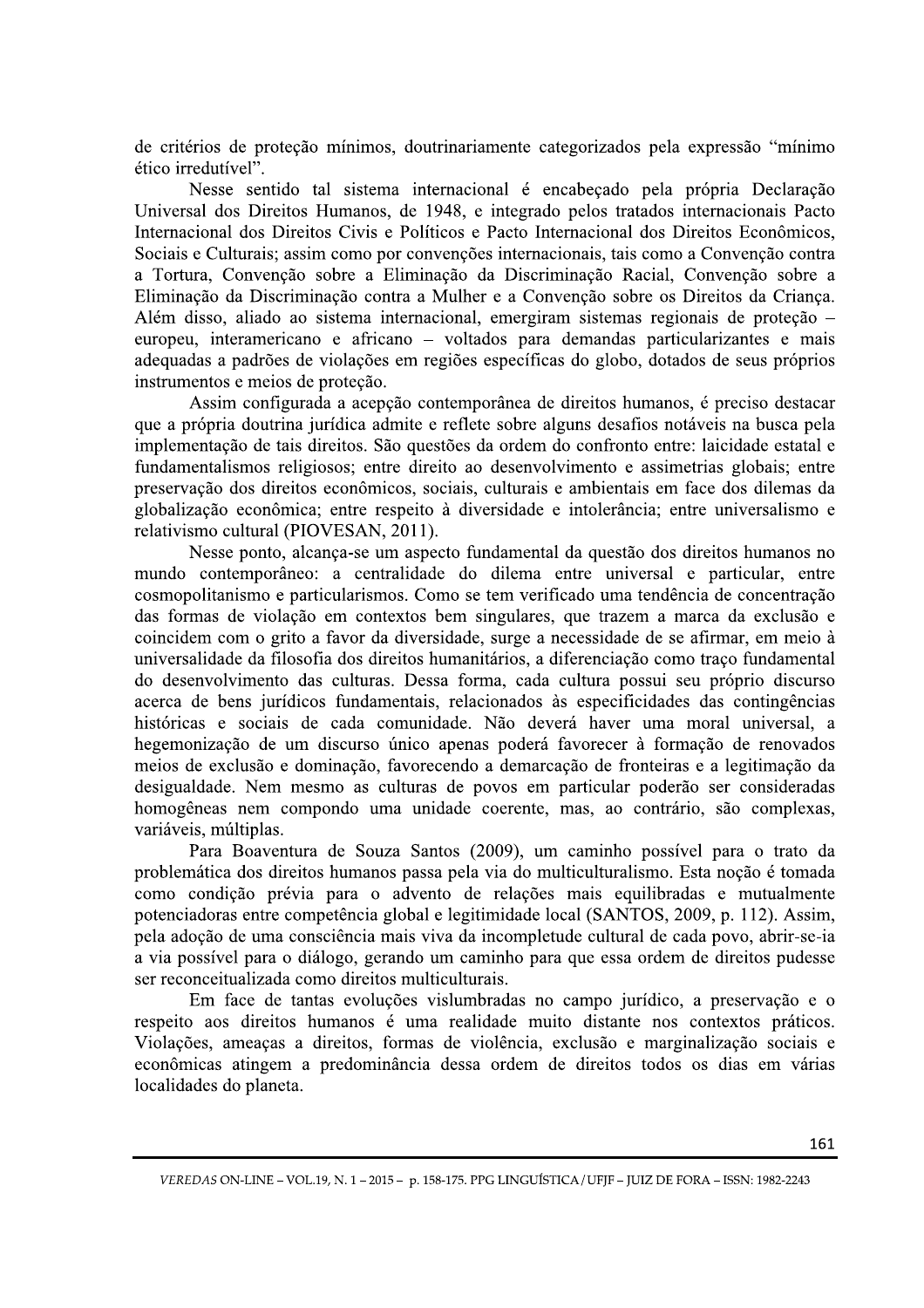A educação popular se destaca como uma prática muito importante de atuação na luta a favor desses direitos, e é considerada pelos atores dessas lutas como uma estratégia fundamental para o fortalecimento da sua atuação. Nesse sentido, a pedagogia popular de educação se converte em um instrumento fundamental de exercício e de busca desses direitos. Essa modalidade de processos educativos é movida pela intuição coletivamente construída de que o conhecimento é central no processo das lutas comunitárias. Baseia-se em uma disposição para que esse conhecimento seja produzido de forma popular, da maneira mais horizontal possível. Assim, o ponto de partida é que a militância já é rica suficientemente para que possa produzir conhecimento. Os cursos em formação bebem na experiência dos movimentos populares e fazem a apropriação crítica do direito, de modo que outros campos de saber podem orientar a luta.

Em termos de sua organização, a educação popular em direitos humanos precisa estar norteada na perspectiva de uma educação traduzida como um processo sistemático e de variadas dimensões para a orientação e formação do sujeito e da pessoa, orientada à luta por seus direitos. Deverá conformar o quadro de uma pedagogia que busque articular, historicamente, os direitos humanos com os contextos internacional, nacional e local. Uma educação que possa externar a compreensão de que os direitos humanos estejam presentes em todos os ambientes da sociedade e que a sua presença seja destaque não só nos níveis de cognição mas, também, no social, no ético e no político (CNEDH, 2007).

Nesse sentido, a dimensão "popular" deve ser compreendida como algo que traz consigo um procedimento que incentive a participação das pessoas, ou seja, um meio de veiculação e promoção para a busca da cidadania, para a luta pelos direitos humanos. Dessa forma, a dimensão popular se exprime em participação, como medidas ou políticas para ampliação de canais de participação das pessoas. Pode ser interpretada, também como um tipo de atitude que possibilite a tomada de decisão da pessoa, ouvindo-se e implementando-se decisões e possibilitando novas formas de intervenção nos seus ambientes de vida. Popular, assim, gera a adoção de um posicionamento político e filosófico diante do mundo, arrastando para si a dimensão propositivo-ativa de encontro com os direitos das pessoas, com os direitos humanos.

#### 2. Representação e performatividade: a interface entre teoria do discurso e atos de fala

Ernesto Laclau é um teórico e cientista político cujas reflexões estão causando grande impacto sobre nosso tempo. Sua proposta, marcadamente inspirada na Desconstrução, de Jacques Derrida, assesta o gesto desconstrutivo do edifício que se apresenta como monumento dos vários elementos constitutivos da tradição, mostrando a contingência e historicidade última de sua configuração. Nas palavras de Burity (1997a):

> Situando-se resolutamente na picada aberta pela crítica desconstrutiva de Derrida, com sua forte ênfase anti-essencialista e seu renitente motivo da mútua implicação e deformação dos polos de uma oposição, o trabalho de Laclau articula (num sentido que analisaremos adiante) uma problemática que coloca a questão da atualidade da tradição à qual se liga a partir de uma história do presente. Ao mesmo tempo em que o exercício desta problemática, pela sua própria natureza articulatória, constrói um outro campo onde as equivalências (ou similitudes) e as diferenças entre os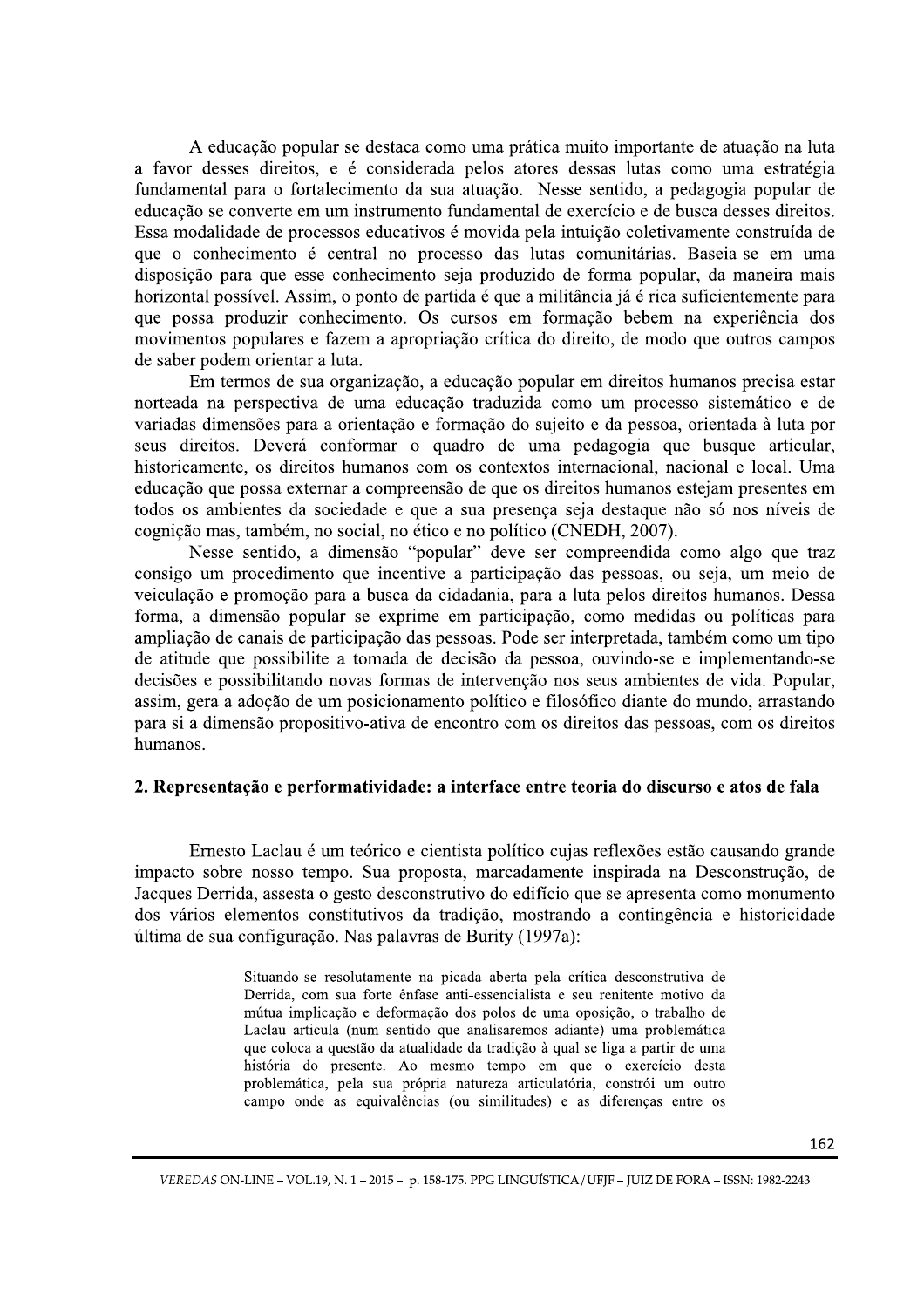elementos dos diversos discursos trabalhados encontram um ponto de condensação. Este é o campo do pós-marxismo.

Além do confronto com a complexificação da dinâmica social em evidência, e em face da qual o marxismo clássico não fornecia condição para um tratamento satisfatório, sua obra resulta do entrecruzamento da tradição político-teórica do marxismo com outros campos e correntes de pensamento tais como a psicanálise lacaniana (na consideração do sujeito), a filosofia analítica e a fenomenologia (no questionamento do panorama positivista de ciência e da crença na objetividade do "dado"), e, finalmente, a crítica da tradição onto-teo-lógica da metafísica de Hidegger a Derrida.

Em New reflections on the revolution of our time (1990), Laclau afirma que toda configuração social é significativa (p. 100) e, por essa razão, o sentido dos eventos sociais não é algo da ordem do dado, não há sentido inerente aos objetos e eventos sociais. Os sentidos são construídos discursivamente, isto é, contingentes à ubiquação dos eventos em um sistema de relações: o discurso. O discurso consiste, portanto, na teia de relações através da qual a vida social adquire sentido, através de gestos de decisão contingentes tomados num terreno de indecidibilidades.

Dessa forma, a intervenção desconstrucionista inscreve uma importante consequência sobre o pensamento de Laclau: o alargamento do campo da indecidibilidade estrutural e a consequente perspectiva relacional dos gestos de identificação. Assim, a identidade dos termos de um sistema será definida por sua posição no interior desse sistema, e não por algo dado neles próprios. A conexão com algo que lhe é exterior (e que lhe falta) é o que torna possível a construção de identidades. A objetividade de uma dada estrutura resta questionada, dada a negatividade inerente ao exterior constitutivo de toda identidade.

> Essa conexão com algo mais é absolutamente necessária à constituição de qualquer identidade, e tal conexão tem de ser de natureza contingente. Neste caso, é da essência de uma identidade possuir relações contingentes, e a contingência torna-se, portanto, parte integrante de tal identidade (LACLAU,  $1996a)$ .

Por outro lado, a Teoria dos Atos de Fala emerge no contexto do segundo momento da filosofia da linguagem, em que será melhor explorada a relação entre linguagem e conhecimento e que resultará na consciência do poder constitutivo da linguagem. Austin elabora seu pensamento a partir da consideração dos usos ordinários da linguagem, voltandose para questões que, segundo os filósofos da época, embotavam a solução de questões filosóficas.

A performatividade, esbocada nos trabalhos do filósofo da linguagem ordinária John Langshaw Austin, é considerada aqui não como uma teoria, mas sim como um lugar da reflexão de uma "visão da linguagem humana" (OTTONI, 1998, p. 32). Toma-se, portanto, a Teoria dos Atos de Fala enquanto pressuposto do modo de funcionamento do discurso no seio das relações sociais. A adoção dessa visão tem consequências bastante relevantes para a abordagem do fenômeno linguístico.

Assim, o presente estudo toma como base a teoria do discurso de Ernesto Laclau, articulada, com uma visão performativa da linguagem que a concebe como se realizando em múltiplos jogos de linguagem (AUSTIN; WITTGENSTEIN). A articulação entre essas duas perspectivas terá como norte a relação entre o conceito laclauniano de representação com o

VEREDAS ON-LINE - VOL.19, N. 1 - 2015 - p. 158-175. PPG LINGUÍSTICA / UFJF - JUIZ DE FORA - ISSN: 1982-2243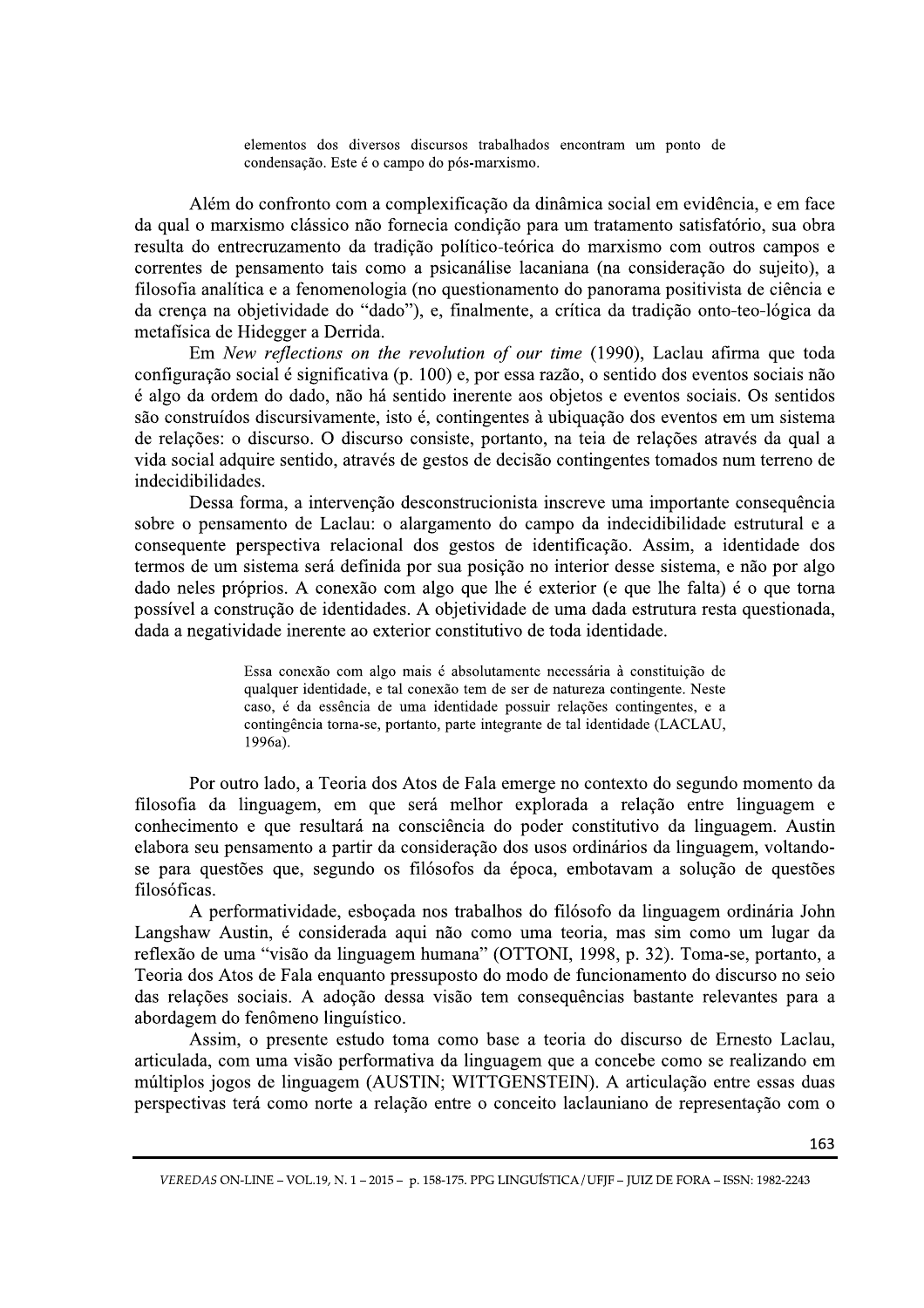conceito austiniano de performativo, este último não mais pensado a partir da oposição com constatativo, mas como designando todas as ações que podem ser realizadas com a linguagem. Portanto, como um conceito que se refere à natureza constitutiva da linguagem. Além disso, pretende-se relacionar os conceitos de representação e performativo com o conceito de decisão tomado da visão pós-estruturalista da linguagem proposta por Jacques Derrida, importante fonte de inspiração para a teoria do discurso de Ernesto Laclau. É importante alegar, como fundamento dessa articulação, que Derrida e Wittgenstein são duas importantes fontes de inspiração para a teoria do discurso de Laclau.

Em termos metodológicos, há que se mencionar que os fragmentos de análise selecionados neste trabalho constituem parte de uma pesquisa mais ampla de doutoramento, que possui como objetivo geral investigar como se dá a construção sociodiscursiva dos direitos humanos no domínio discursivo jurídico-normativo internacional e no campo de suas mobilizações concretas em vista da efetivação desses direitos. Este segundo domínio discursivo é vislumbrado tanto na atuação da militância, emblematizada nas ações e desenvolvimentos da Escola Popular aqui referenciada, quanto na atuação institucional das comissões parlamentares de direitos humanos da Câmara Municipal de Fortaleza e da Assembleia Legislativa do Estado do Ceará.

A metodologia para geração e análise dos dados da pesquisa mais ampla, assim como a deste trabalho, é o estudo documental (CELLARD, 2008). O *corpus* para análise é constituído de textos e documentos escritos, tais como: textos normativos que compõem a Carta Internacional de Direitos Humanos, excertos de materiais didáticos e instrutivos produzidos ao longo do curso, atas das reuniões do grupo de militantes organizadores das atividades da Escola, atas das reuniões das comissões de direitos humanos e pareceres produzidos por essas comissões. O horizonte metodológico dos estudos etnográficos (WINKIN, 1998) também orienta a pesquisa mais ampla, uma vez que nós acompanhamos o modo como são produzidos esses documentos, tanto os provenientes da Escola, como os oriundos das comissões. Uma parte da nossa investigação incluiu a vivência das rotinas da Escola, assim como das reuniões das comissões, algumas de suas iniciativas e formas de atuação na sociedade.

# 3. Do jurídico ao popular: representação e performatividade na problemática construção dos direitos humanos

Plataforma emancipatória de direitos, bandeira de lutas sociais, sistema jurídico de matéria internacional com *status* superior em relação ao ordenamento interno etc., os direitos humanos são mobilizados cotidianamente em contextos muito variados, por diferentes grupos de pessoas e tendo em vista fins diversos. Representantes políticos nos meios institucionais, em meio às ações do Poder Público, formadores de opinião nos mecanismos midiáticos, pessoas comuns nas redes sociais, líderes comunitários nas lutas dos movimentos sociais, em comunidades marginalizadas, entre tantos outros exemplos. Não se pode negar que, contemporaneamente, a questão dos direitos humanos encontra-se em profusão e, justamente por este motivo, tem sido objeto de intenso debate nos espaços acadêmicos podendo ser considerado um problema simultaneamente social, político, jurídico e linguístico relevante.

Diante desse quadro profundamente multifacetado, há dois aspectos passíveis de serem destacados, como facetas comuns ao problema em seus diferentes modos de

VEREDAS ON-LINE - VOL.19, N. 1 - 2015 - p. 158-175. PPG LINGUÍSTICA / UFJF - JUIZ DE FORA - ISSN: 1982-2243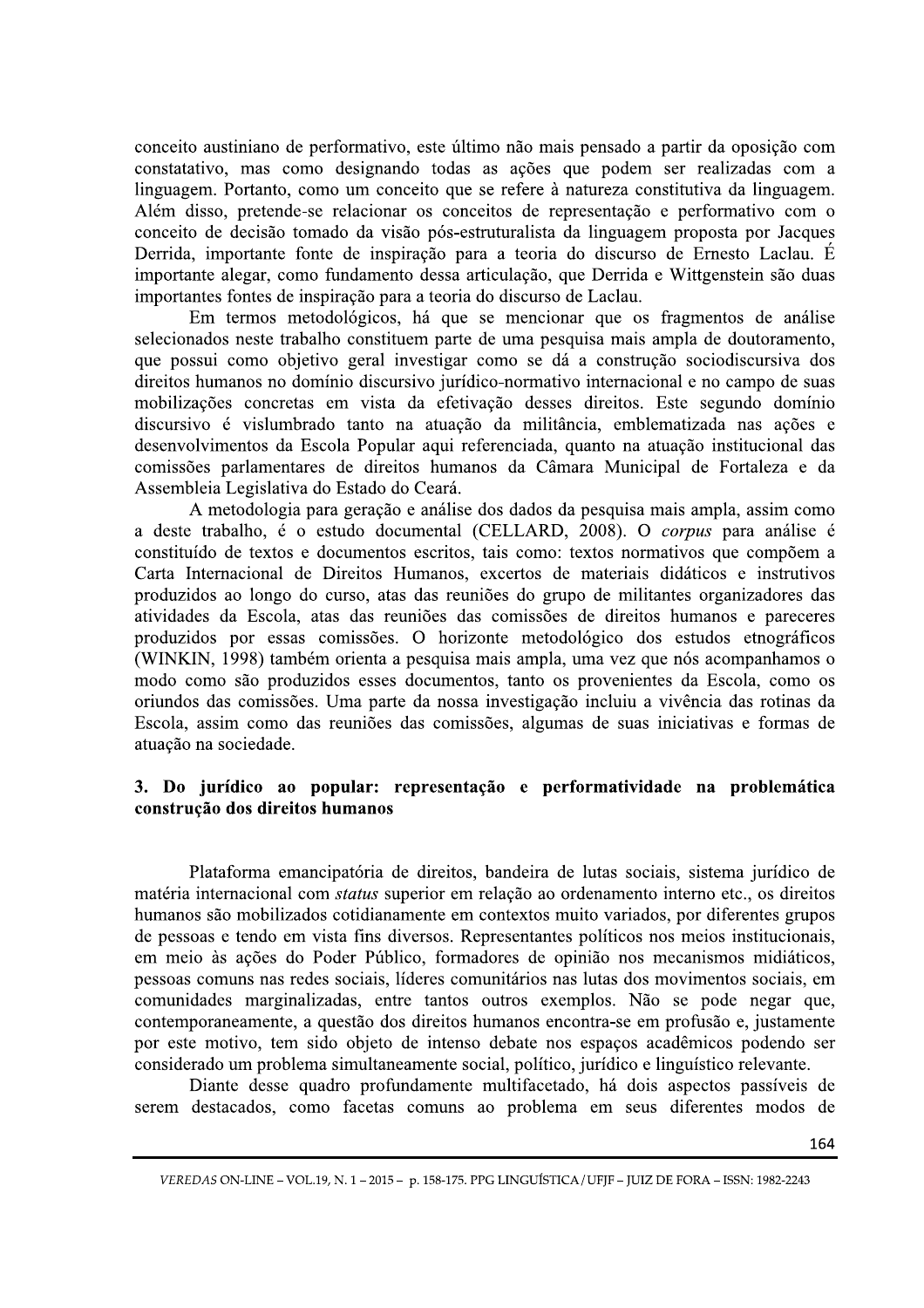apresentação: em primeiro lugar, o aspecto da representatividade (linguístico-discursiva e político-social) e, em segundo, o viés da exclusão.

A questão da representatividade pode ser contemplada em dois níveis distintos. Quando tratamos de direitos humanos, lidamos, necessariamente, com uma representação, isto é, com um construto sócio-histórico que possui, na base de sua formação, um conjunto de tensões, materializadas por gestos de significação, estratégias de linguagem, que não podem prescindir de uma consideração ética e política, em virtude do fato de que "a história das formações sociais é marcada por tensões e por conflitos, e pelo confronto de forças e vontades de diversas ordens" (FERREIRA, 2007, p. 18). A história das formações sociais sempre implica lutas por representações, tanto no sentido linguístico-discursivo do termo, quanto no sentido político, e a naturalização de ordens postas como necessárias, cuja dimensão éticopolítica precisa ser assumida como objeto de problematização, quando pensamos essas ordens em função das lutas pelo controle dos sentidos do mundo social ou, nos termos gramscianos, em função do fluxo da luta hegemônica.

Dessa forma, segundo o viés de sua representatividade linguístico-discursiva, há que se considerar que pensar sobre direitos humanos significa pensar sobre uma forma de atribuir sentido ao mundo que nos cerca, uma forma de compreender o mundo, teorizar sobre ele. Seja como instituto jurídico da justiça internacional ou do direito interno, seja como bandeira de luta nas ações de militância, seja nos espaços públicos, midiáticos ou cotidianos, a noção de direitos humanos, gestada no seio das formações sociais, constitui uma representação, um construto sociodiscursivo que tem sua história fundada em tensões e conflitos, materializados na linguagem.

Quando os direitos humanos são pensados sob o aspecto da representatividade política, os espaços de reivindicação e tutela desse grupo de direitos são, na maior parte das vezes, restritos a grupos seletos de pessoas. Paradoxalmente aos espaços mais comuns de violação, notavelmente ordinários e populares, a ação de exigir o cumprimento dos direitos humanos deve processar-se em ambientes formais: espaços jurisdicionais, instituições políticas, órgãos públicos, organizações não governamentais, conselhos comunitários etc. De uma forma geral, as violações são levadas, pelos populares, aos representantes, a quem se confere a "nobre tarefa" de lutar pelos interesses das vítimas das violações. Assim, o quadro sociocultural de construção dos direitos humanos é marcado pela figura dos "representantes": sejam eleitos, sejam comunitários, sejam processuais (advogados constituídos), entre outros.

A segunda imagem que marca a composição geral do quadro dos direitos humanos nos contextos contemporâneos está intimamente relacionada à questão da representatividade social; trata-se da exclusão. A mais viva marca das lutas e esforços pela efetivação dos direitos humanos nos dias atuais diz respeito ao fato de emergirem de situações de marginalização social, econômica, política. Os direitos humanos são hoje os direitos daqueles que estão à margem, dos que não têm direitos e, portanto, de grupos que caracterizam formas variadas de exclusão: pobres, negros, indígenas, mulheres, deficientes físicos entre outros. Como se verá nas seções seguintes, a própria história da justicialização dos direitos humanos coaduna-se com esse traço, uma vez que, cada vez mais, compõe o quadro de positivação de uma ordem de direitos humanos, (em curso) tratados internacionais voltados para a defesa das mulheres, dos povos indígenas, dos negros, e de tantos outros grupos ditos minoritários, submetidos a diversas formas de exclusão.

A luta em prol dos direitos humanos confunde-se, atualmente, com os espaços de reivindicação pela aceitação da diversidade, pelo reconhecimento das novas identidades em

VEREDAS ON-LINE - VOL.19, N. 1 - 2015 - p. 158-175. PPG LINGUÍSTICA / UFJF - JUIZ DE FORA - ISSN: 1982-2243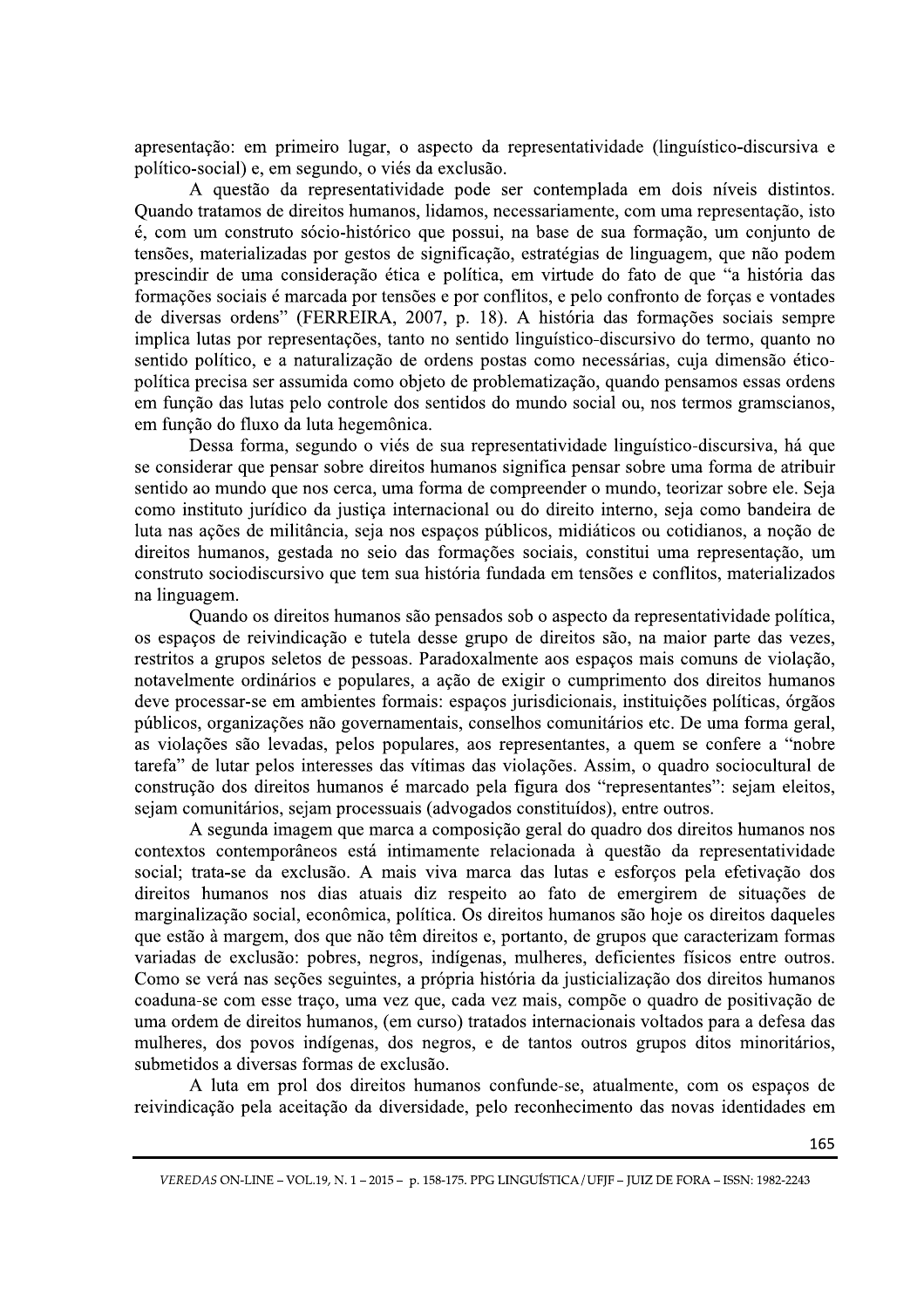fluxo. De certa maneira, é possível afirmar que a construção da representação dos direitos humanos nos tempos presentes está umbilicalmente relacionada com a afirmação cada vez mais contundente do caráter plural do nosso mundo, com o avivamento da consciência de sua realidade multifacetada, deslocada do seu centro, em plena falência das velhas metanarrativas que o sustentaram. Em poucas palavras, a edificação de uma representação sociodiscursiva de direitos humanos carrega as marcas da pós-modernidade.

Assim, essa tão afamada ordem de direitos, nascida em berco de ouro e alimentada, desde o nascedouro, por uma visão profundamente essencialista do homem – asseverada pela própria escolha da denominação, marcada pelo qualificativo "humanos" – foi sendo expurgada das formas de concepção mais puras e contaminada pela contingencialidade da vida. Vocacionados ao universalismo/cosmopolitanismo, os direitos humanos não podem ser considerados, hodiernamente, senão no seio das particularidades, como símbolo máximo da voz das alteridades, da luta contra toda forma de dominação emergente das formas de investimento linguístico das diferenças, que separa mesmos e outros, centros e periferias. Independentemente da perspectiva, a construção sociodiscursiva da representação de direitos humanos é profundamente marcada por este dilema.

No campo da doutrina jurídica, a resposta a este dilema que tem se mostrado mais contundente é a que marca a concepção contemporânea, em construção, de direitos humanos: a multiculturalidade. A concepção multicultural de direitos humanos, de Boaventura de Souza Santos, constitui uma nova proposta de explosão das antigas fronteiras da definição, para alcançar uma forma de consideração dos problemas e questões que põem em xeque esse grupo de direitos pela via de uma proposta de diálogo intercultural entre nações, povos, grupos, culturas.

Para Boaventura (2009), aumentar a consciência de incompletude cultural é uma das tarefas prévias à construção de uma concepção multicultural de direitos humanos. Trata-se, para o autor, de uma mudança de paradigma para uma leitura contemporânea dos direitos humanos, cujo caminho passa pela, por ele designada, hermenêutica diatópica. Essa postura interpretativa baseia-se na ideia de que os *topoi* de uma dada cultura, por mais fortes que sejam, são tão incompletos quanto a própria cultura a que pertencem. Tal incompletude não é visível a partir do interior dessa cultura, uma vez que por um desejo de totalidade induz a que se tome a parte pelo todo. Os fins a que se volta a hermenêutica diatópica não estão voltados para a completude – objetivo inatingível – mas, contrariamente, para o alargamento máximo da consciência de incompletude mútua, por meio de um diálogo que se desenrola, por assim dizer, com um pé numa cultura e outro, noutra. Nisso reside o seu caráter dia-tópico (SANTOS, 2009, p. 15).

No sentido dessas considerações, o autor português centraliza sua abordagem crítica na questão da incompletude cultural. Nas suas palavras:

> O dilema da completude cultural pode ser assim formulado: se uma cultura se considera inabalavelmente completa, então não terá nenhum interesse em envolver-se em diálogos interculturais; se, pelo contrário, admite, como hipótese, a incompletude que outras culturas lhe atribuem e aceita o diálogo, perde confiança cultural, tornasse vulnerável e corre o risco de ser objeto de conquista (SANTOS, 2009, p. 17).

Neste trabalho, partimos da compreensão de que uma articulação entre a Teoria do discurso de Ernesto Laclau com a Teoria dos Atos de Fala, notadamente no que diz respeito à

VEREDAS ON-LINE - VOL.19, N. 1 - 2015 - p. 158-175. PPG LINGUÍSTICA / UFJF - JUIZ DE FORA - ISSN: 1982-2243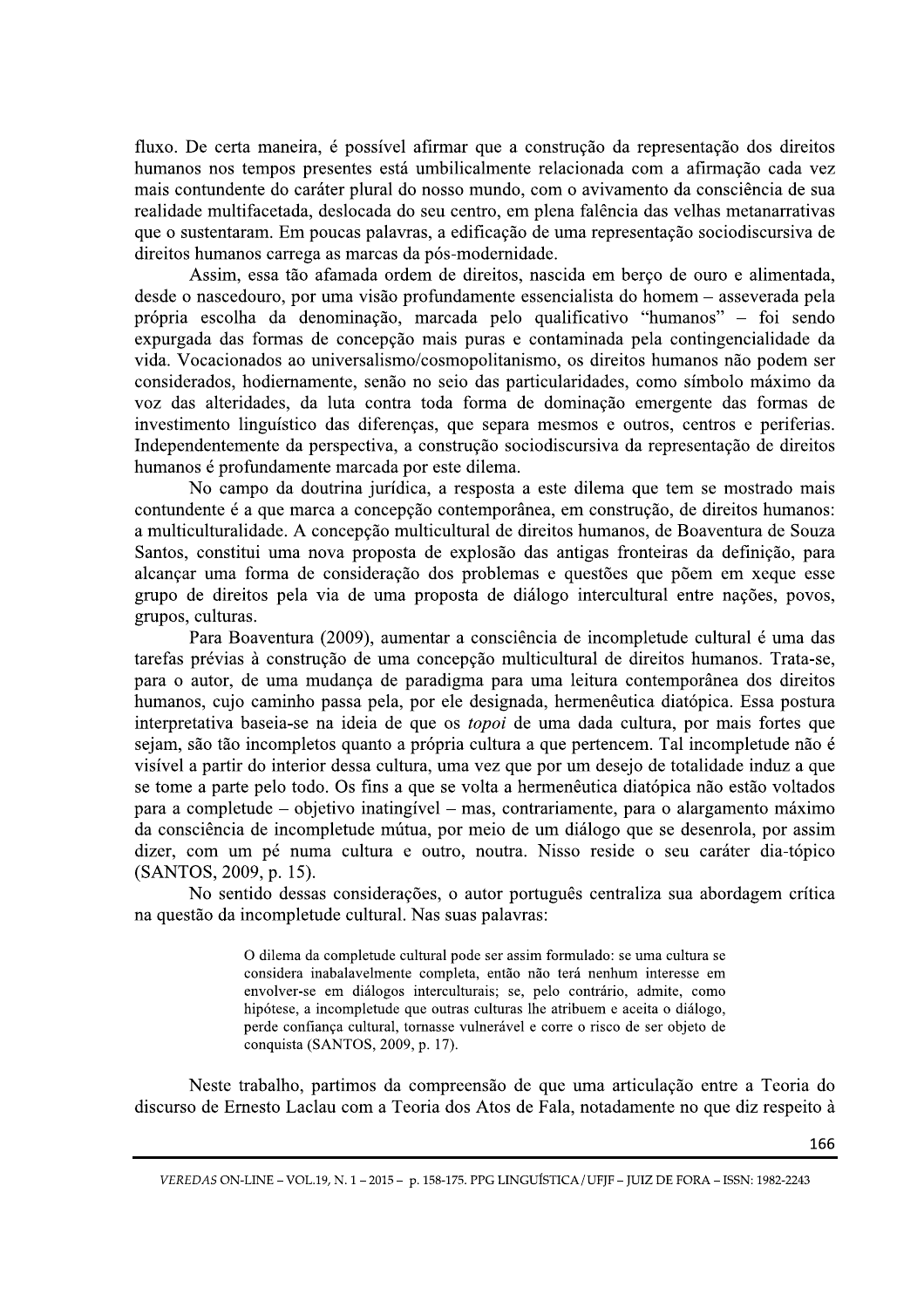visão performativa da linguagem que ela propõe, pode fornecer novas luzes para o debate sobre essa questão.

Como já foi mencionado nas seções anteriores, a Teoria do discurso laclauniana tem em sua base uma visão pós-estruturalista da linguagem. É esta visão que sustenta o que Laclau chama de uma política pós-estruturalista. Deseja-se procurar enxergar como esta visão pós-estruturalista de linguagem coaduna-se com a visão performativa austiniana, embora Laclau não faca referência a isto. O simples gesto laclauniano de tomar a linguagem a partir de uma intervenção desconstrucionista nos moldes de Derrida sinaliza porque é absolutamente relevante articular a forma como este autor pensa a representação com a questão da performatividade.

Queremos argumentar que o ponto de ligação entre essas duas questões encontra-se na decisão que instaura a instância do sujeito. Afinal, como Laclau observa, o sujeito é constituído na decisão que toma num terreno marcado por oposições indecidíveis (LACLAU, 1996a, p. 54). Não existe decisão sem sujeito e vice-versa. A decisão é a ação de um sujeito. Embora Laclau assuma uma visão de sujeito enquanto posição, esse sujeito opera decisões. É o ato de tomar uma decisão o gesto instaurador da figura do sujeito.

> O sujeito é a distância entre a indecidibilidade da estrutura e a decisão. [...] Esse momento de decisão como algo alheio a si mesmo e incapaz de prover seus fundamentos através de qualquer sistema de regras transcendentes a si próprio, é o momento do sujeito (LACLAU, 1996a, pp. 54-55)<sup>1</sup>.

Dessa forma, como procuramos esboçar nas seções anteriores, a performatividade, como um lugar de reflexão sobre os fatos da linguagem e como consideração do poder constitutivo inerente nas formas de uso da linguagem, contribuiu decisivamente para o abandono de concepções positivistas acerca dos fenômenos linguísticos e para a quebra da distinção entre sujeito e objeto nas ações centradas na linguagem. Pretende-se argumentar que a força performativa da linguagem, o poder constitutivo da realidade inserto em todo empreendimento discursivo, materializado em cada ato de fala, cada 'gesto significativo', cada empreendimento de representação, cada lance no interior de um jogo de linguagem (FERREIRA, 2012) pode ser compreendido como intervenção hegemônica, como escolha significativa, tomada no âmbito de um terreno indecidível.

 $\acute{E}$  preciso asseverar que essa articulação se alinha com um posicionamento específico sobre os modos de teorização acerca das questões de língua(gem) no presente, uma posição contra-hegemônica, que vem sendo desenhada no pensamento de Rajagopalan (2010) sobre uma "nova pragmática". Este trabalho é expressão do desejo de se alinhar com essa "nova pragmática", interessada em conceber as questões de linguagem enraizadas no terreno acidentado da vida, uma concepção da língua em uso (em contextos práticos) enquanto forma de engajamento social (e político) com os problemas do presente. Assim, trata-se, ao fim e ao cabo, da tentativa de lançar novas considerações, reflexões sobre o poder constitutivo da linguagem assim como sua importância na edificação do terreno social.

Como já foi apontado aqui o foco da investigação recai sobre as articulações discursivas que estão em jogo na construção da representação de direitos humanos no seio das

 $1$  The subject is the distance between the undecidability of the structure and the decision. [...] This moment of decision as something left to itself and unable to provide its grounds through any system of rules transcending itself, is the momento f the subject (Trad. nossa).

VEREDAS ON-LINE - VOL.19, N. 1 - 2015 - p. 158-175. PPG LINGUÍSTICA / UFJF - JUIZ DE FORA - ISSN: 1982-2243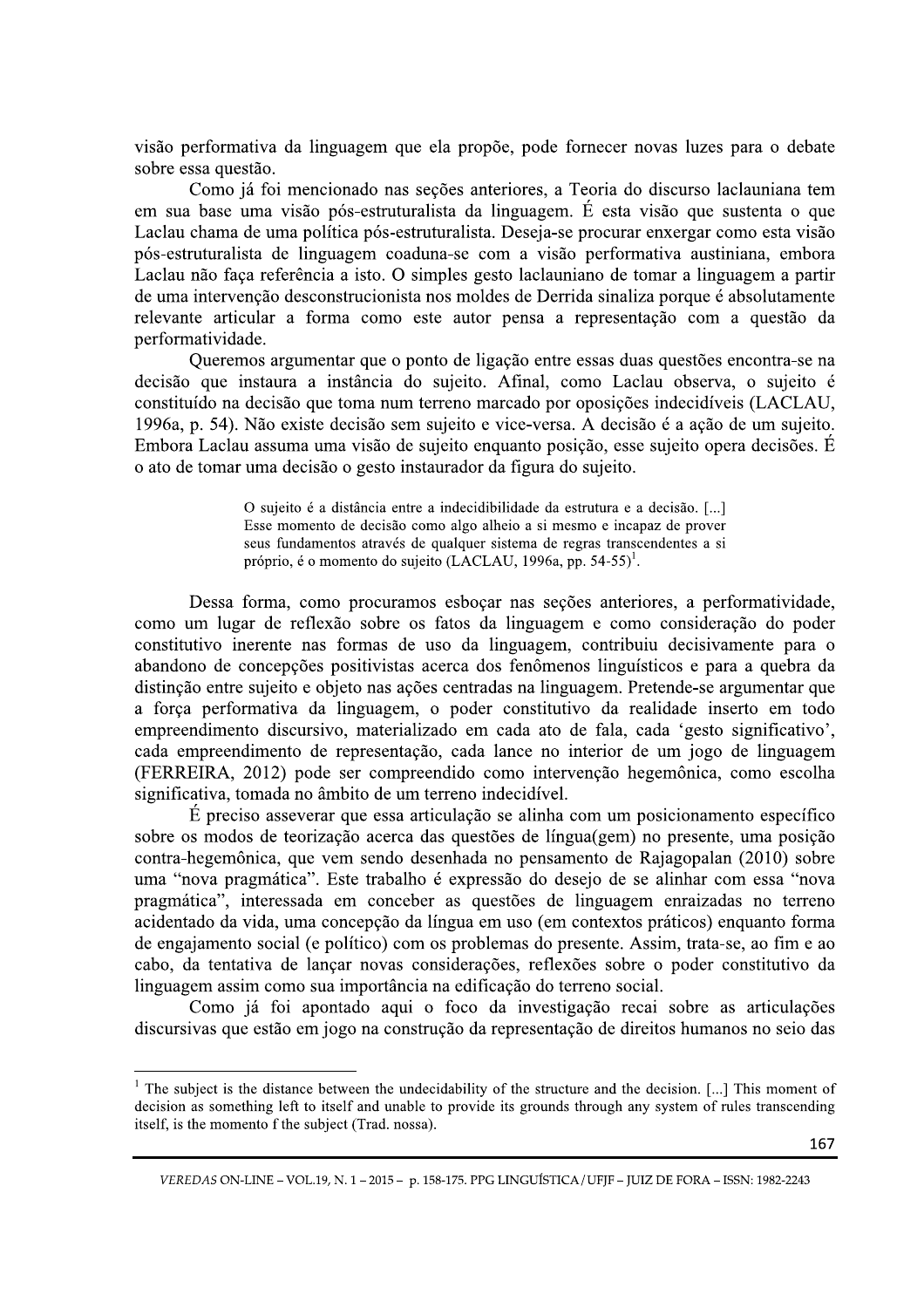lutas concretas, das práticas de militância (emblematizadas pela educação popular em direitos humanos), sem perder de vista outros momentos fundamentais dessa construção sociodiscursiva, tais como sua dimensão jurídica, institucional (o sistema jurídico internacional de proteção aos direitos humanos). Essa noção será tomada, portanto, como objeto de discurso que emerge no discurso jurídico com base em uma representação universal em termos clássicos, ou seja, uma visão essencialista do humano, visão esta que torna possível tal objeto no sejo desse campo discursivo e que é a origem de uma problemática que pode ser sintetizada na tensão universal vs. particular.

Com base no panorama apresentado, a primeira reflexão que nos é imposta diz respeito ao problema do contexto. Na argumentação austiniana, a concepção da linguagem como forma de ação significou o abandono da dicotomia performativo-constatativo e a consideração de critérios de verdade-falsidade para as enunciações. Dessa forma, a significação é deslocada de uma base objetiva, empírica, vericondicional, para adquirir uma dimensão contextual. Utilizar a linguagem é agir sobre o mundo. Uma forma de ação contextualizada, dependente de um conjunto de condições de possiblidade (felicidade).

No caso dos direitos humanos como objeto de discurso em construção, a ubiquidade do contexto, a situacionalidade e contingência também constituem questão central. Em cada contexto em que emergem os textos de lei, os dispositivos normativos que regulam e instituem essa gama de direitos, instaura-se um novo jogo de linguagem, conforma-se um renovado "contexto", que atravessará os atos de fala constitutivos da representação de direitos humanos, que se imprimirá na ação performativa de construção dessa representação discursiva. Assim, o horizonte contextual de construção dessa representação será distinto quando no âmbito normativo (os textos de lei exprimem essa ordem, exemplificada aqui na Carta Internacional dos Direitos Humanos), no domínio jurídico-processual (nas ações instauradas como forma de reivindicar a tutela e higidez de tais direitos nos espaços institucionais, pela mobilização de poderes jurisdicionais, seja no âmbito interno, seja no internacional), no seio das práticas de militância (nas formas de ação e reivindicação por justiça quando mobilizados como principal bandeira de luta frente a situações reais de violação em espaços de exclusão), entre outros contextos.

Nesse sentido, há que se considerar os jogos em constituição dentro do terreno com o qual travamos contato para realização da pesquisa, tendo em vista o fato de que esse contexto é emblemático da luta em prol da afirmação dos direitos humanos enquanto ordem de direitos, conjunto de instituições jurídico-políticas protetivas e garantidoras da higidez do princípio da dignidade humana, quando em face de situações reais de violação. Luta que será tomada, neste estudo, como parte fundamental da construção contemporânea dessa representação tão problemática, que vem sendo objeto de intenso debate, de profundas e contínuas reformulações. No interior desses jogos, o aspecto normativo, (as dimensões institucional e jurisdicional) são parte significativa nas ações (intervenções) significativas de edificação do terreno social no que diz respeito à representação de direitos humanos.

Um aspecto que se destaca nas impressões do campo diz respeito ao apelo frequente dos militantes, dos representantes dos diversos grupos afetados por ações de violação, comunidades marcadas pela exclusão (marginalização) dos espaços públicos, para as instituições jurídicas, para "o direito propriamente dito". As palavras de ordem são: fazer uma apropriação crítica do direito, de modo que outros campos do saber possam orientar a luta. A educação popular é tomada pelos atores envolvidos como formato pedagógico adequado para empreender uma educação engajada, enraizada na luta. Cultiva-se a consciência de que o

VEREDAS ON-LINE - VOL.19, N. 1 - 2015 - p. 158-175. PPG LINGUÍSTICA / UFJF - JUIZ DE FORA - ISSN: 1982-2243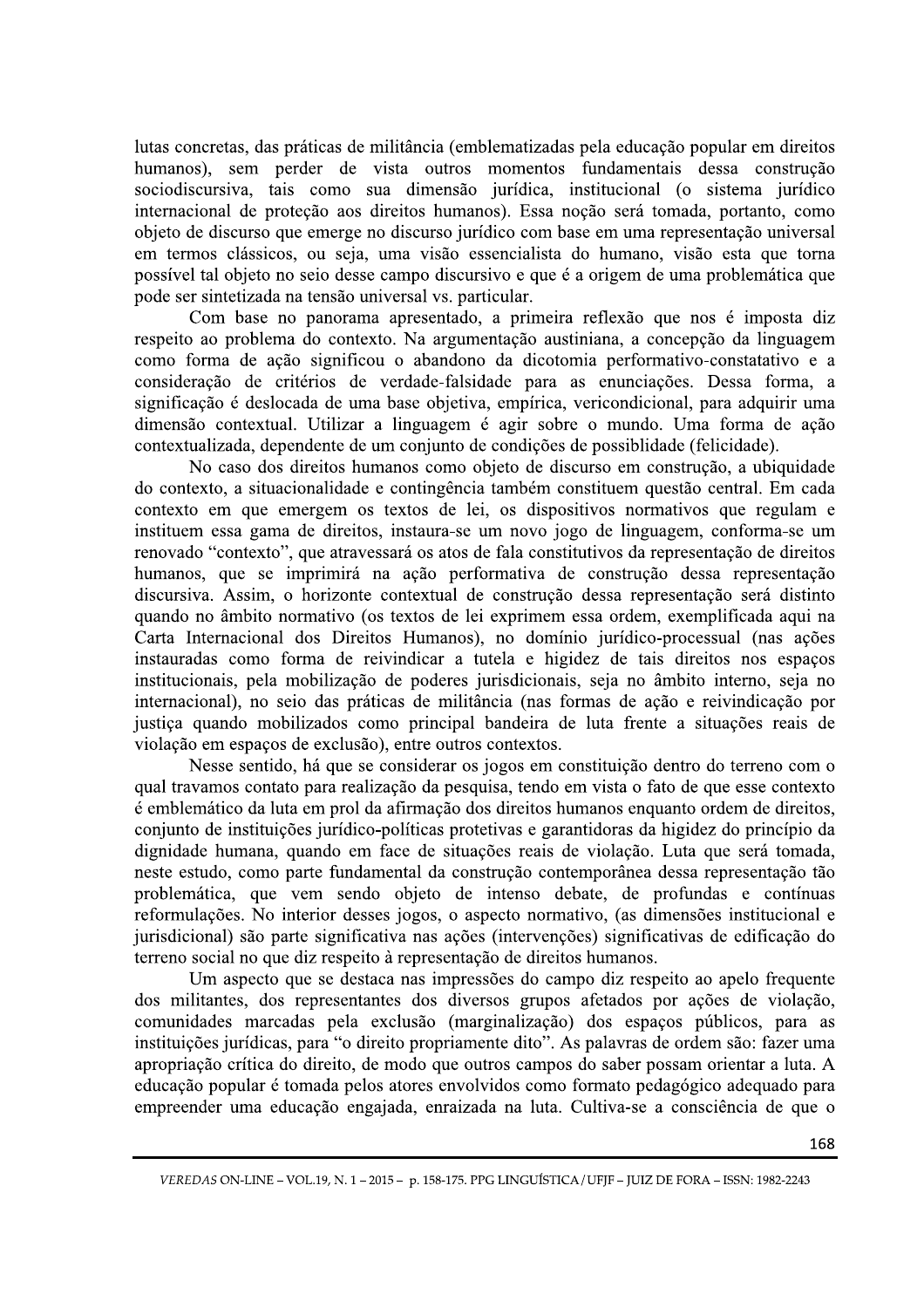conhecimento é central no processo de militância e de que há uma disposição para construir esse conhecimento da maneira mais horizontal possível. Para eles, a militância já é rica suficientemente para constituir-se em fonte desse conhecimento. Esse é o ponto de partida. O interesse das práticas educativas, que bebem na fonte dos movimentos populares, consistiria em fazer uma apropriação do direito para alimentar e fortalecer a luta.

Vejamos alguns trechos de empreendimentos de significação voltados para a construção dos direitos humanos como objeto de discurso, tanto no campo da justica internacional, como da educação popular.

| discursivo<br>jurídico-normativo<br>Campo            | Campo discursivo da Educação Popular em               |
|------------------------------------------------------|-------------------------------------------------------|
| internacional                                        | direitos humanos                                      |
| "Considerando que o desprezo e o desrespeito         | "Nosso curso tem como objetivo: formar                |
| pelos direitos da pessoa resultaram em atos          | defensores populares de direitos humanos no           |
| bárbaros que ultrajaram a consciência da             | Ceará, com a perspectiva de apropriação crítica e     |
| Humanidade e que o advento de um mundo em            | popular do direito e da educação jurídica,            |
| que as pessoas gozem de liberdade de palavra, de     | fortalecendo atuação de entidades, movimentos e       |
| crença e de liberdade de viverem a salvo do temor    | comunidades organizadas em torno dos direitos         |
| e da necessidade foi proclamado como a mais alta     | humanos como plataforma de reivindicações"            |
| aspiração do homem comum"; (Prólogo da               | (Trecho do material distribuído para<br>OS            |
| Declaração Universal dos Direitos Humanos)           | participantes no encontro inaugural da primeira       |
|                                                      | turma de formação).                                   |
| Artigo 20 – 1. Será proibida por lei qualquer        | "Paulo [Carbonari] abordou ainda como tem se          |
| propaganda em favor da guerra.                       | desenvolvido uma política nacional de educação        |
| 2. Será proibida por lei qualquer apologia ao ódio   | em direitos humanos ao mesmo tempo como a             |
| nacional, racial ou religioso, que constitua         | afirmação dos direitos humanos como plataforma        |
| incitamento à discriminação, à hostilidade ou à      | política por vários grupos organizados desencadeia    |
| violência.                                           | em processos educativos populares que afirma          |
| (Pacto Internacional dos Direitos Civis e Políticos) | sujeitos de direitos e a luta por justiça e igualdade |
|                                                      | sob a cobertura do campo dos direitos humanos"        |
|                                                      | (Trecho do documento de registro de um dos            |
|                                                      | encontros, articulados pelo CDVHS,<br>para            |
|                                                      | organização da Escola).                               |

Nos textos acima, é possível perceber que as formas linguísticas mobilizadas, ou atos de fala postos em efeito nos dois campos diferenciam-se marcantemente. Em cada campo, determinados conteúdos concretos, determinados sentidos contingenciais, são selecionados para exercer a função de preenchimento do lugar vazio da universalidade em cada contexto histórico. Usos de linguagem como "atos bárbaros que ultrajaram a consciência da Humanidade", "propaganda em favor da guerra" "ódio nacional, racial ou religioso", de um lado; e "apropriação crítica e popular do direito", "plataforma emancipatória", "sujeitos de direitos" e "luta por justiça e igualdade", de outro, exprimem uma orientação performativa significativa na construção dos direitos humanos enquanto representação sociodiscursiva. Ambos os campos constituem-se na teia de relações antagônicas que posiciona a "dignidade humana" como significante vazio, como plenitude ausente simultaneamente desejada, buscada e inatingível, cujo sentido se fundamenta, nas duas esferas, em particularidades, em valores contingenciais diferentes. A par das diferenças, um aspecto, tornado visível pela intervenção desconstrucionista, lhes é comum: o campo da indecidibilidade radical inerente ao gesto representativo, que aponta para a contingencialidade do terreno a ser preenchido pela decisão.

 $\acute{E}$  nesse sentido que Laclau (2011) afirma que o universal deriva do particular. Entende-se a universalidade, portanto, como plenitude ausente, lugar ou significante vazio,

VEREDAS ON-LINE - VOL.19, N. 1 - 2015 - p. 158-175. PPG LINGUÍSTICA / UFJF - JUIZ DE FORA - ISSN: 1982-2243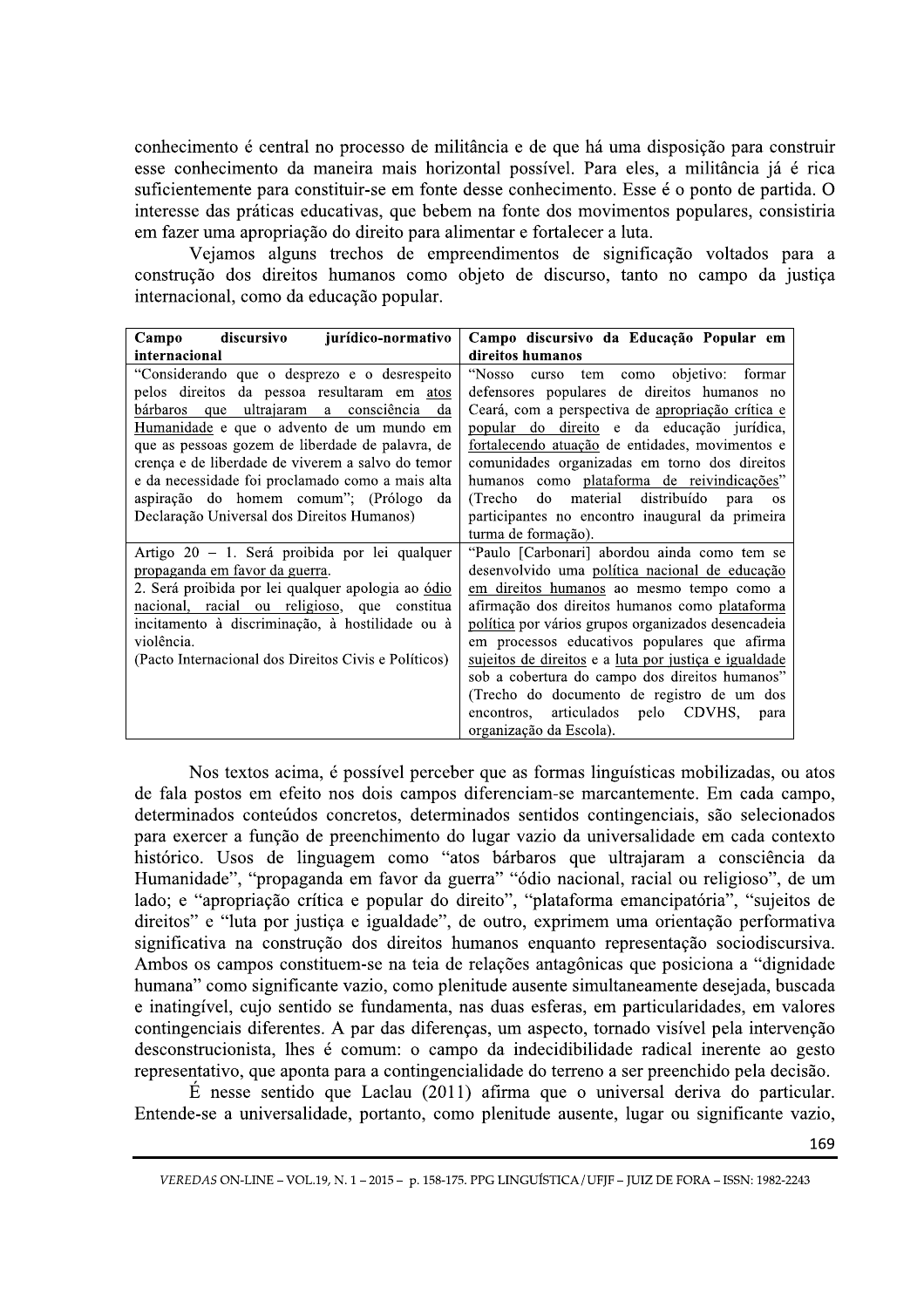passível de ser ocupado por qualquer anseio político que se configure em representação hegemônica num dado contexto histórico. No campo discursivo do direito positivo, os direitos humanos emergem do particular como ordem a ser assegurada diante do mundo, no contexto do segundo pós-guerra. Partindo do particular - das ações atentatórias à dignidade humana empreendidas nos Estados nazifascistas – emerge o discurso dos direitos humanos, enquanto articulações identitárias que se contrapõem a um inimigo comum, enquanto decisão tomada num terreno indecidível. Assim, um passo importante da crítica diz respeito ao fato de a Teoria do discurso demonstrar a contingencialidade inerente aos gestos de significação dos direitos humanos, operar um deslocamento sobre a estruturalidade desse objeto de discurso, exibindo a indecidibilidade que lhe circunscreve.

Como vimos, o processo de identificação política, construção de identidades políticas em meio às lutas por representações em contextos concretos, é sempre relacional, segundo Laclau. As identidades em constituição exprimem um desejo de totalidade. Contudo, cada forma identitária particular está sempre inacabada, é uma identidade da falta. Esta ausência constitutiva das formas de identificação relaciona-se à impossibilidade de totalização dos sentidos, da incompletude inerente ao discurso.

Dessa forma, no âmbito das tensões sociais e dos conflitos nas lutas por representações, os gestos de identificação política convivem com o paradoxo entre a impossibilidade de atingir sua plena objetivação e a necessidade de buscá-la. "A totalidade é impossível e ao mesmo tempo requisitada pelo particular" (LACLAU, 2011, p. 41, apud. MENDONÇA, 2012, p. 133). Essa busca, que se realiza por meio das relações entre identidades, nas articulações identitárias, resulta no discurso. O discurso constitui-se, portanto, em formas de representação (articulações identitárias) que, apesar de profundamente inculcadas em demandas particulares, exprimem um desejo de universalidade, de totalidade, como gesto de decisão tomada num terreno de oposições indecidíveis, como uma forma de luta, uma operação hegemônica em resposta a tensões sociais concretas.

Articulando essa compreensão de representação com a questão da performatividade, essas considerações alcançam nova força. O performativo seria o gesto da decisão num terreno indecidível. Neste caso, o gesto de instauração de uma universalidade a partir de uma particularidade.

Nos excertos apresentados acima, as formas linguísticas mobilizadas exprimem uma força ilocucional, a ação de um posicionamento, uma decisão, um gesto de intervenção hegemonizante levado a efeito num terreno marcado por oposições indecidíveis. Dessa forma, as expressões destacadas nos excertos marcantes de cada um dos dois campos, compõem o quadro das articulações discursivas que constituem-se, assim, de uma sucessão de ações  $\overline{\text{lingu}}$ isticas cuja força ilocucionária é facilmente perceptível. É fundamental pontuar aqui a dimensão que o ilocucionário apresenta na argumentação austiniana. Isso pode ser percebido através de um dos aspectos que Austin aponta como distintivo do ato ilocucionário: o *uptake*.

ao, na interiocução. A intenção não sera, a<br>consciente, mas se realizará juntamente e atrav<br>descentramento do papel do sujeito falante, exi<br>175. PPG LINGUÍSTICA/UFJF – JUIZ DE FORA – ISSN: 1982-22 A partir dessa categoria, a ação performativa não pode ser adstrita ao nível constatativo, nem ao domínio de um eu-sujeito intencional. A (signific) ação se constitui no momento em que há o reconhecimento entre os interlocutores de que algo está assegurado, de que o "objetivo ilocucionário" foi atingido através de sua força (OTTONI, 1998, p. 81). Pela via desse raciocínio, o "eu-sujeito" não possui por si próprio o domínio da significação: ele se constitui no momento de sua enunciação, na interlocução. A intenção não será, assim, controlada por um sujeito autocentrado e consciente, mas se realizará juntamente e através do wptake. Dessa forma, o uptake opera um descentramento do papel do sujeito falante, exibindo

VEREDAS ON-LINE – VOL.19, N. 1 – 2015 – p. 158-175. PPG LINGUISTICA / UFJF – JUIZ DE FORA – ISSN: 1982-2243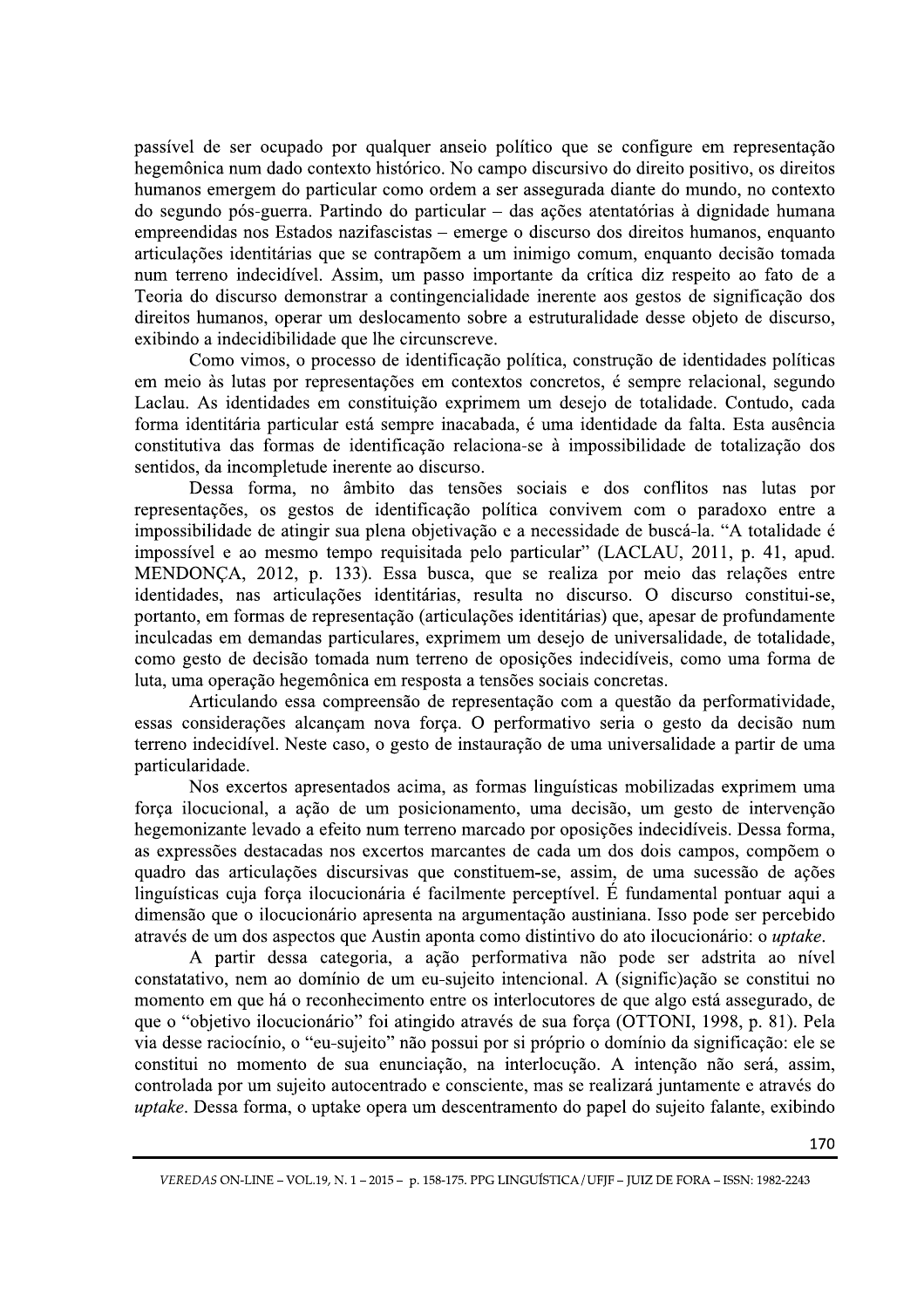a contingencialidade da decisão/ação de hegemonizar, por meio de determinada articulação discursiva, certos conteúdos particulares e não outros. Assim, o *uptake* é o lugar do desmantelamento da intenção, o caminho próprio da desconstrução (Idem, p. 82).

A legitimidade de um discurso universalizante deverá ser encontrada nas lutas comunitárias, nas demandas singulares dos contextos de violação. A militância deve se "apropriar" do direito, deve revestir seu empenho de um caráter universal que lhe confira força, que lhe faça hegemônico.

Enfim, a crítica oferecida pela teoria do discurso de Ernesto laclau tende a proporcionar à análise uma terceira via: a desconstrução do terreno que possibilita a alternativa universal / particular. Um deslocamento operado sobre a lógica de pensar o sentido da construção dos direitos humanos na contemporaneidade através da polarização entre universal / particular - cujas opções são inteiramente governadas por teorias básicas da metafísica moderna – demonstrando, em seu lugar, que esta construção não constitui um bloco essencialmente unificado – em nenhum dos dois domínios aqui considerados (jurídiconormativo e de educação popular) – mas sim é resultado da sedimentação de uma série de articulações contingentes.

Assim, entendemos que por via dessa articulação teórica é possível lançar nova luz sobre o debate acerca dos direitos humanos no presente. Que significa, contemporaneamente, revestir o discurso acerca dos direitos humanos da bandeira do multiculturalismo? Como tal panaceia de direitos, tal arcabouço de valores - tão umbilicalmente marcados pelo essencialismo, universalismo, cosmopolitanismo – pode ter sido eleito como discurso motriz da luta contra a exclusão, a voz da diferença, o direito daqueles que não têm direitos, o direito das singularidades? Como é possível o arranjo articulatório entre universalidade/ singularidade na construção dessa representação sociodiscursiva?

Nesse ponto, reside uma contribuição fundamental da Teoria do discruso de Laclau para a reflexão sobre a construção da representação de direitos humanos no contexto presente: a marca da contingencialidade dessa construção. Laclau demonstra como o universal não possui um conteúdo próprio, constituindo tão somente um significante vazio, a ser preenchido de forma contingente e precária (e não necessária) por um particular, constituinte de uma cadeia articulatória com outros particulares.

Na articulação com a visão performativa, o ato de fala, dotado de uma determinada força ilocucional, realizada apenas no momento da enunciação num entre-lugar de complementaridade entre o eu e o tu da ação linguística, é visto como ação (intervenção) ética e política, com decisivo impacto sobre a (re)construção do terreno social, do qual emergem representações/instituições sociais problemáticas, tais como a representação de direitos humanos.

Esse procedimento analítico abre o espaço para a ação interventiva, uma vez que a reativação da consciência do caráter contingente dessas articulações resultará em um espaço para que outras articulações – igualmente contingentes – demonstrem sua possibilidade (LACLAU, 1996).

#### 4. Conclusão

Pelas considerações lançadas até este ponto, pode-se afirmar que, a despeito de uma ordem jurídica interna, da asseguração constitucional de direitos ditos fundamentais com status jurídico de supremacia no direito pátrio, prefere-se levantar a bandeira de uma ordem

VEREDAS ON-LINE - VOL.19, N. 1 - 2015 - p. 158-175. PPG LINGUÍSTICA / UFJF - JUIZ DE FORA - ISSN: 1982-2243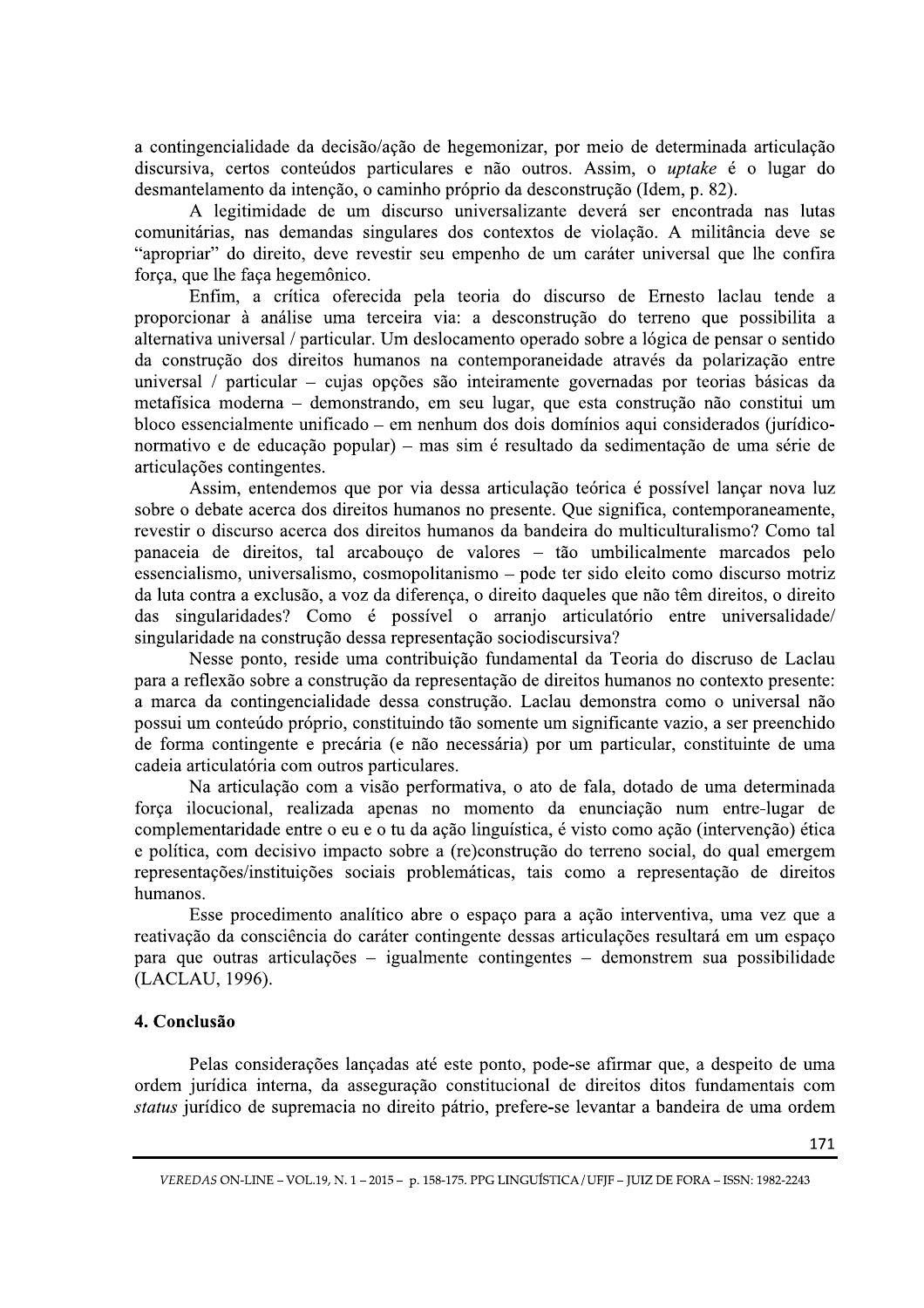outra, alheia ao Estado (e superior a ele). Uma ordem universalizante, cosmopolita que tem (ou pretende ter) como abrangência jurisdicional o mundo inteiro. Como vimos, a justiça internacional dos direitos humanos - alimentada por uma visão essencialista do homem - é movida pelo empenho por afirmar-se sobre o mundo com força cogente e superior às soberanias estatais. A escolha pelos direitos humanos nas lutas de grupos, comunidades, segmentos singulares parece conformar-se como uma ação estratégica. Como se, ao identificar uma voz singular com outras tantas em proliferação em formas de violação vivenciadas em diferentes pontos do mundo inteiro, a luta demonstrar-se-ia ainda mais legítima, o grito tornar-se-ia mais forte, mais difícil de silenciar.

Até este ponto podemos observar que todo objeto de discurso universal se constitui enquanto articulação identitária (discursiva) tornada possível pela representação de seu corte antagônico. Pudemos perceber como esta lógica antagônica se realiza no campo discursivo da militância. Apesar da pluralidade de demandas, da particularidade marcante das ações de violação, há um aspecto que une formas de identificação tão diferentes numa única teia articulatória: a negação, o embate frente a um inimigo comum. Nesse caso, um inimigo identificado pelo Estado ausente, omisso no que diz respeito a demandas sociais fundamentais.

No campo jurídico-normativo, esse inimigo é novamente o Estado, neste caso, não ausente, mas violador. Um Estado que atenta contra direitos. A visão de discurso laclauniana como articulação identitária contra um inimigo comum é o que torna possível uma representação universal a partir de representações particulares (de sujeitos e de contextos) – representação esta que é a própria assunção da condição universal. O que temos aqui é a emergência de um discurso sobre direitos fundamentais humanos com pretensão de ser universal que derivou de um contexto histórico particular (o exercício do totalitarismo sob os auspícios do Estado de Direito).

No caso específico da ordem jurídica humanitária, o Estado de direito, supostamente uma instância universal, favoreceu a opressão e a crueldade sobre alguns sujeitos, o que revela, em última instância, que a relação entre universal e particular será sempre instável e indecidível, como aponta Laclau (2012). Ou seja, continuamos na ordem da linguagem, recorrendo a ela sempre para salvaguardar direitos, ainda que isto se faça pela ilusão da postulação de uma essencialidade humana. É por isso que a teoria do discurso na perspectiva de Laclau se apresenta como uma base teórica pertinente para pensar essas questões.

O foco desenvolvido no presente estudo sobre a construção desses direitos enquanto objeto de discurso, cuja formação assenta-se em articulações discursivas marcadas por uma relação complexa entre o universal e o particular, revela um ponto de vista consequente acerca de alguns aspectos da configuração do mundo social contemporâneo, seus conflitos e suas tensões. Pudemos perceber como as estratégias articulatórias mobilizadas para construir sentidos para a representação de direitos humanos se diferenciam de um campo discursivo para o outro. No âmbito da justiça internacional humanitária, o universal – visão essencialista do homem – é tomado como o fundamento, como aquilo que torna possível a representação universalizante de direitos humanos. Na militância materializada na educação popular o processo é contrário: o fundamento advertido para a luta política é a singularidade, a experiência/vivência cotidiana, as particularidades comunitárias que são revestidas de um discurso universalizante para auferir mais forca.

Dessa forma, a teoria do discurso de Laclau, articulada com a performatividade, tal como pensada por Austin e pela nova pragmática, proporciona uma perspectiva privilegiada

VEREDAS ON-LINE - VOL.19, N. 1 - 2015 - p. 158-175. PPG LINGUÍSTICA / UFJF - JUIZ DE FORA - ISSN: 1982-2243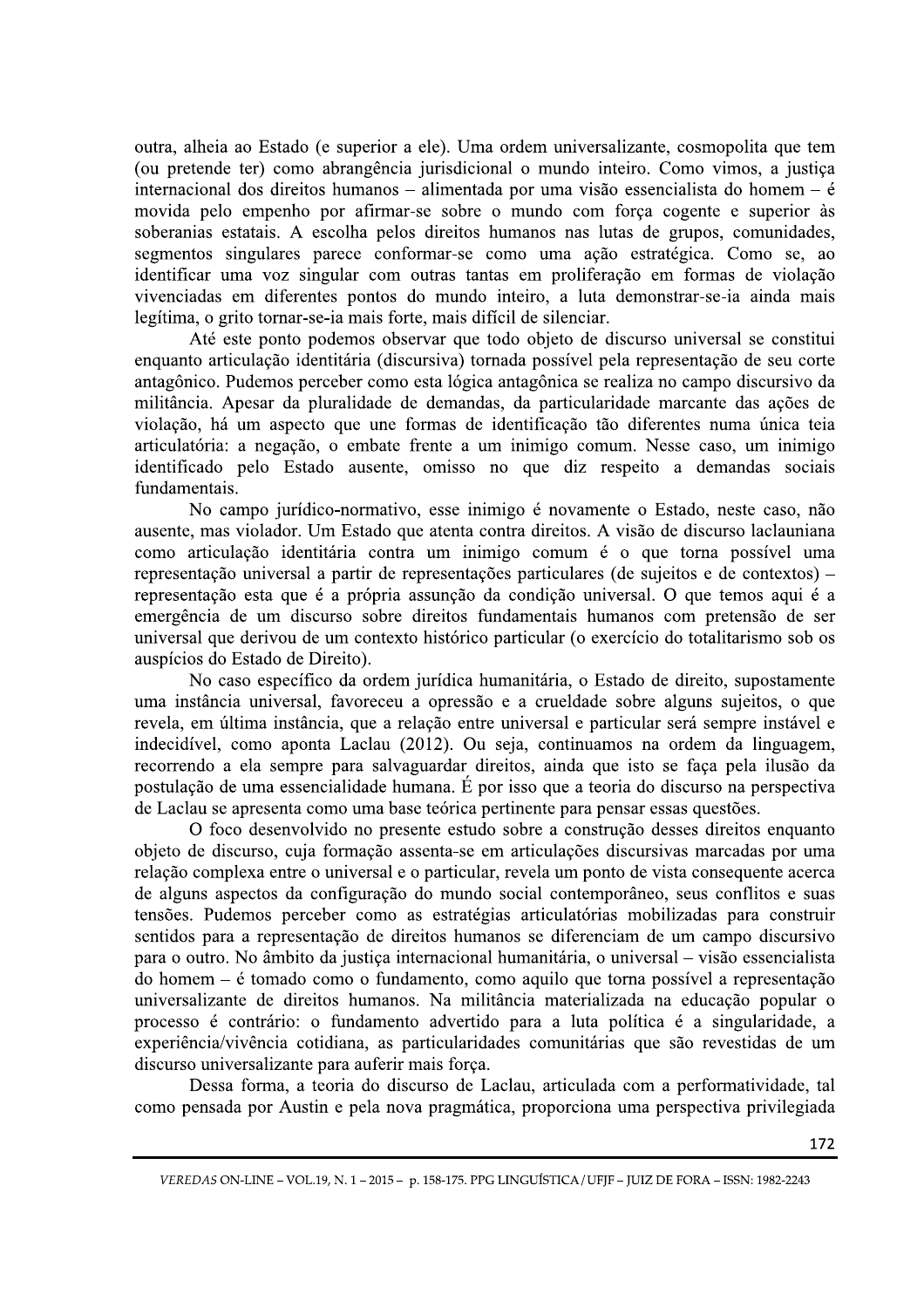para o entendimento da construção dos direitos humanos no seio do social. Esse ponto de vista volta-se para exibir a marca da contingencialidade dessa construção, demonstrar como o universal não possui um conteúdo próprio, mas constitui um significante vazio, a ser preenchido de forma contingente e precária por um particular. Na articulação com a questão da performatividade, nos confrontamos com uma teoria possível da decisão, tomada num terreno marcado por oposições indecidíveis. O ato de fala é visto, assim, como ação (intervenção) ética e política, com decisivo impacto sobre a (re)construção do terreno social, do qual emergem representações/instituições sociais problemáticas, tais como a representação de direitos humanos.

## Performativity and contact representations: discursive construction of human rights in the legal-normative and popular educational practices

ABSTRACT: In this paper, we analyze the construction of human rights as an object of discourse, from the international legal-normative and discursive fields of popular education. This problem is treated according to two basic theoretical supports: the Theory of discourse, Ernesto Laclau, and the Theory of Speech Acts, John L. Austin, especially with regard to a link between design laclauniana representation with the question of performativity. We assumed that these rights, in the mentioned discursive domains, are represented as a totality that derives from a particularity (LACLAU, 2011).

Keywords: Human rights; discourse; representation; performativity; popular education.

#### Referências bibliográficas

ALENCAR, Claudiana Nogueira de. "Identidade e poder: reflexões sobre a linguística crítica". In: RAJAGOPALAN, K.; FERREIRA, D. M. M. Políticas em linguagem: perspectivas indenitárias. São Paulo: Editora Mackenzie, 2006.

ALENCAR, C. N. & FERREIRA, D. M. M. Contexto: considerando *ad infinitum*. Cadernos de Linguagem e Sociedade, 13 (1), 2012.

AUSTIN, John Langshaw. Quando dizer é fazer: palavras e ação. Trad. de Danilo Marcondes de Souza Filho. Porto Alegre: Artes Médicas: 1990.

BOURDIEU, Pierre. "Compreender". In: BOURDIEU, Pierre (coord.). A miséria do mundo. 2 ed. Petrópolis: Vozes, 1998, p. 693-713. FAIRCLOUGH, Norman.

BURITY, Joanildo. Desconstrução, hegemonia e democracia: o pós-marxismo de Ernesto Laclau. . In: OLIVEIRA, Marcos Aurélio Guedes. Política e contemporaneidade no Brasil. Recife: Bagaço, 1997a, p. 29-74.

CANOTILHO, José Joaquim Gomes. Direito constitucional e teoria da constituição. Coimbra, Livr. Almedina, 1993.

CELLARD, A. A análise documental. In: POUPART, J. et al. A pesquisa qualitativa: enfoques epistemológicos e metodológicos. Petrópolis, Vozes, 2008.

VEREDAS ON-LINE - VOL.19, N. 1 - 2015 - p. 158-175. PPG LINGUÍSTICA / UFJF - JUIZ DE FORA - ISSN: 1982-2243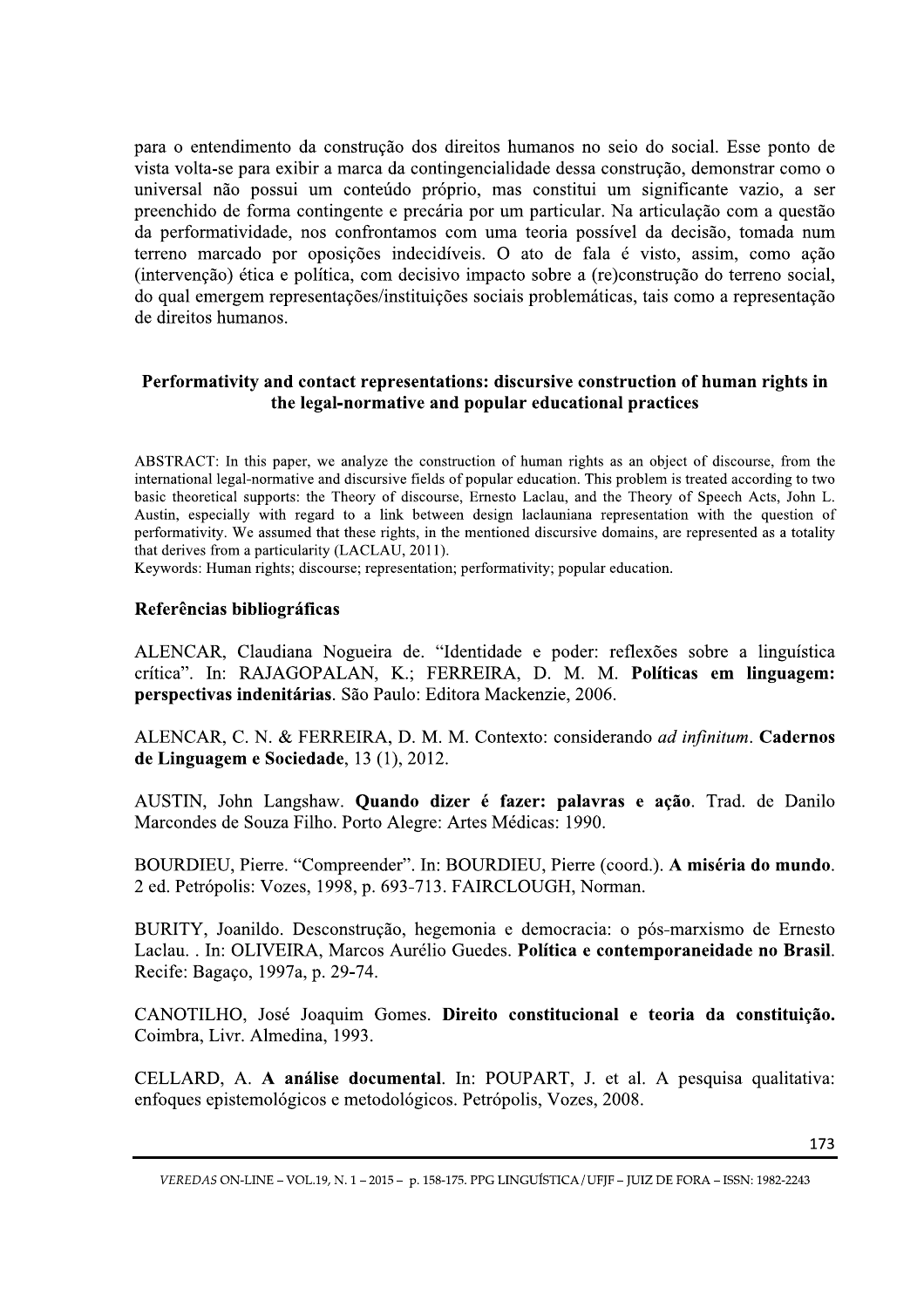CNEDH. Plano Nacional de Educação em Direitos Humanos. Brasília: SEDH, MEC, MJ, UNESCO, 2007. Disponível em www.sedh.gov.br

DERRIDA, Jacques. Força de lei: o fundamento místico da autoridade. São Paulo: Editora WMF Martins Fontes, 2010.

FERREIRA. Guerra na língua: mídia, poder e terrorismo. Fortaleza: EdUECE, 2007.

. A questão da representação na análise de discurso crítica: algumas questões para o debate. 2010.

GRAMSCI, A. Cadernos do Cárcere. Trad. Carlos Nelson Coutinho. 3ª edição. Rio de Janeiro: Civilização Brasileira, 2007, vol. 3.

HENKIN, Louis et al. **Human rights**. New York: New York Foundation Press, 1999.

Human Rights Watch, **Human Rights Watch Report** 1994: Events of 1993, p. XX.

LACLAU, Ernesto. New reflections on the revolution o four time. London: Verso, 1990.

. Poder e representação. In: Estudos Sociedade e Agricultura, 7, dezembro  $\overline{1996a: 7-28.}$ 

Desconstruction, pragmatism, hegemony. In: CRITCHLEY et  $a1$ . Desconstruction and pragmatism. London: Routledge, 1996b.

. Emancipação e diferença. Rio de Janeiro: EdUERJ, 2011.

LACLAU, E.; MOUFFE, C. Hegemony and socialist strategy. London: Verso, 1985 [2001].

MELO NETO, José Francisco. Educação popular em direitos humanos. In: SILVEIRA et al. Educação em direitos humanos: fundamentos teórico-metodológicos. João Pessoa: Editora Universitária, 2007.

MENDONÇA, Daniel de. Emancipação e diferença, de Ernesto Laclau (Resenha). Revista Estudos Políticos, n. 4, 2012/01.

OTTONI, Paulo Roberto. Visão performativa da linguagem. Campinas: Editora da **UNICAMP, 1998.** 

PIOVESAN, F. Direitos humanos e justiça internacional. 2 ed. São Paulo: Saraiva, 2011.

RAJAGOPALAN, Kanavilil. Atos ilocucionários como jogos de linguagem. Estudos linguísticos. Lorena, n. 18, p. 523-530, 1989. Anais de Seminários.

VEREDAS ON-LINE - VOL.19, N. 1 - 2015 - p. 158-175. PPG LINGUÍSTICA / UFJF - JUIZ DE FORA - ISSN: 1982-2243